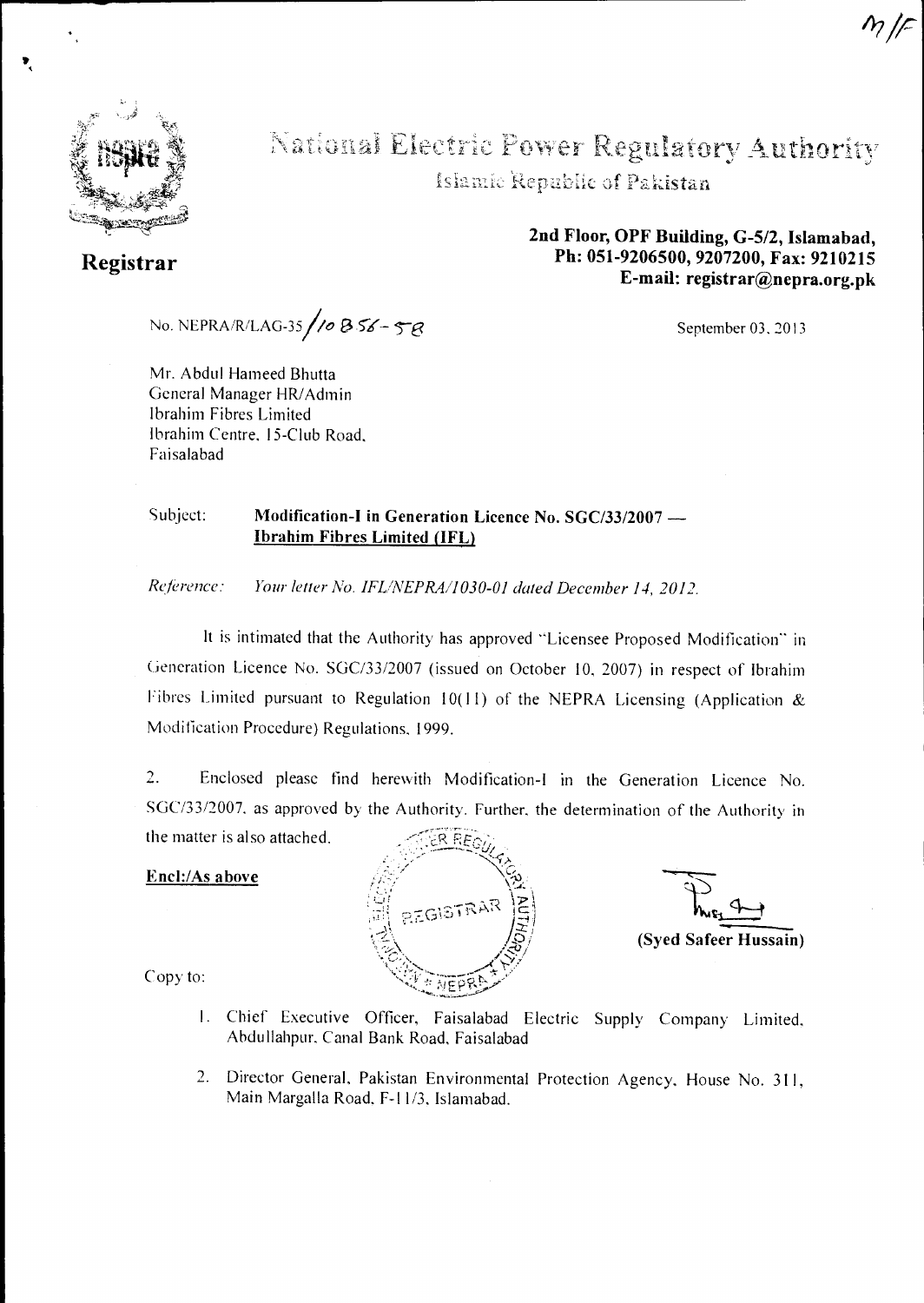# **National Electric Power Regulatory Authority (NEPRA) Islamabad - Pakistan**



In exercise of the Powers conferred upon the National Electric Power Regulatory Authority (NEPRA) under Section-26 of the Regulation of Generation, Transmission and Distribution of Electric Power Act, 1997, the Authority hereby modifies the GenesationLicence granted to IBRAHIM FIBRES LIMITED (issued on issued on October 10, 2007 and expiring on Decembe2392021), to the extent of changes mentioned as here under: - يكلمنكمه

- (a). The Installed Capacity mentioned in the Face Sheet may be read as **58.30 MW** instead of **31.80 MW;**
- (b). Changes in Schedule-I attached as **Revised/Modified Schedule-I;** and
- (c). Changes in Schedule-II attached as **Revised/Modified Schedule-II.**

This **Modification-I** is given under my hand this  $\mathbb{Q} \mathbb{Z}^{\mathsf{S} \mathsf{d}}$  of **September Two Thousand & Thirteen** 

**Registrar** 

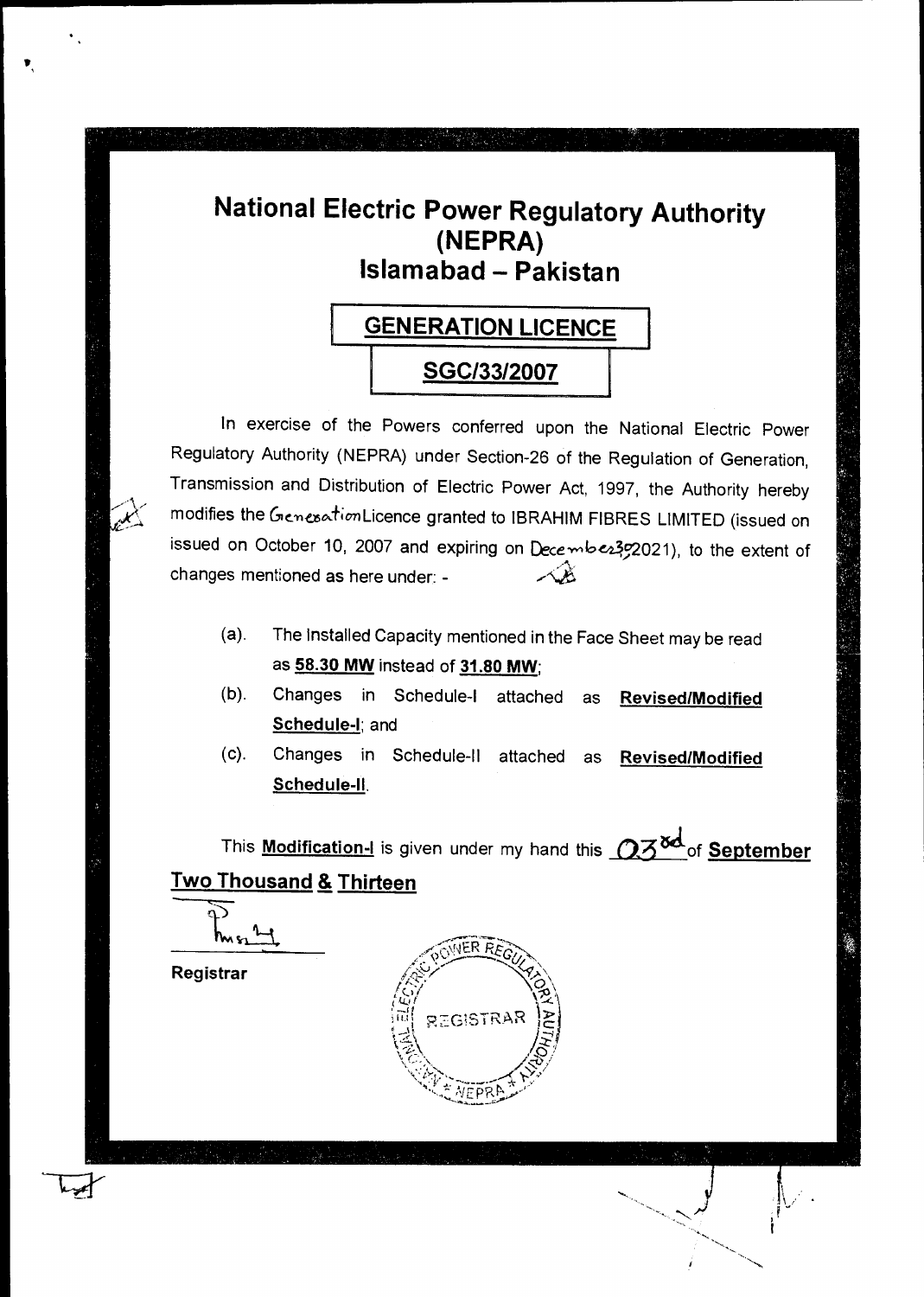Generation Licence Ibrahim Fibers Limited 38-Km Faisalabad-Sheikhupura Road Faisalabad Punjab

' - Page 1 of 17 of Schedule —1

# **SCHEDULE-I Revised/Modified Modification-I**

The Location, Size (i.e. Capacity in MW), Type of Technology, Interconnection Arrangements, Technical Limits, Technical/Functional, Specifications and other details specific to the Generation Facilities of the Licensee are described in this Schedule.

 $\langle \diamond \rangle$ 

/چ/

FREGULATOR REGULATOR PROPERTY OF SChedule -1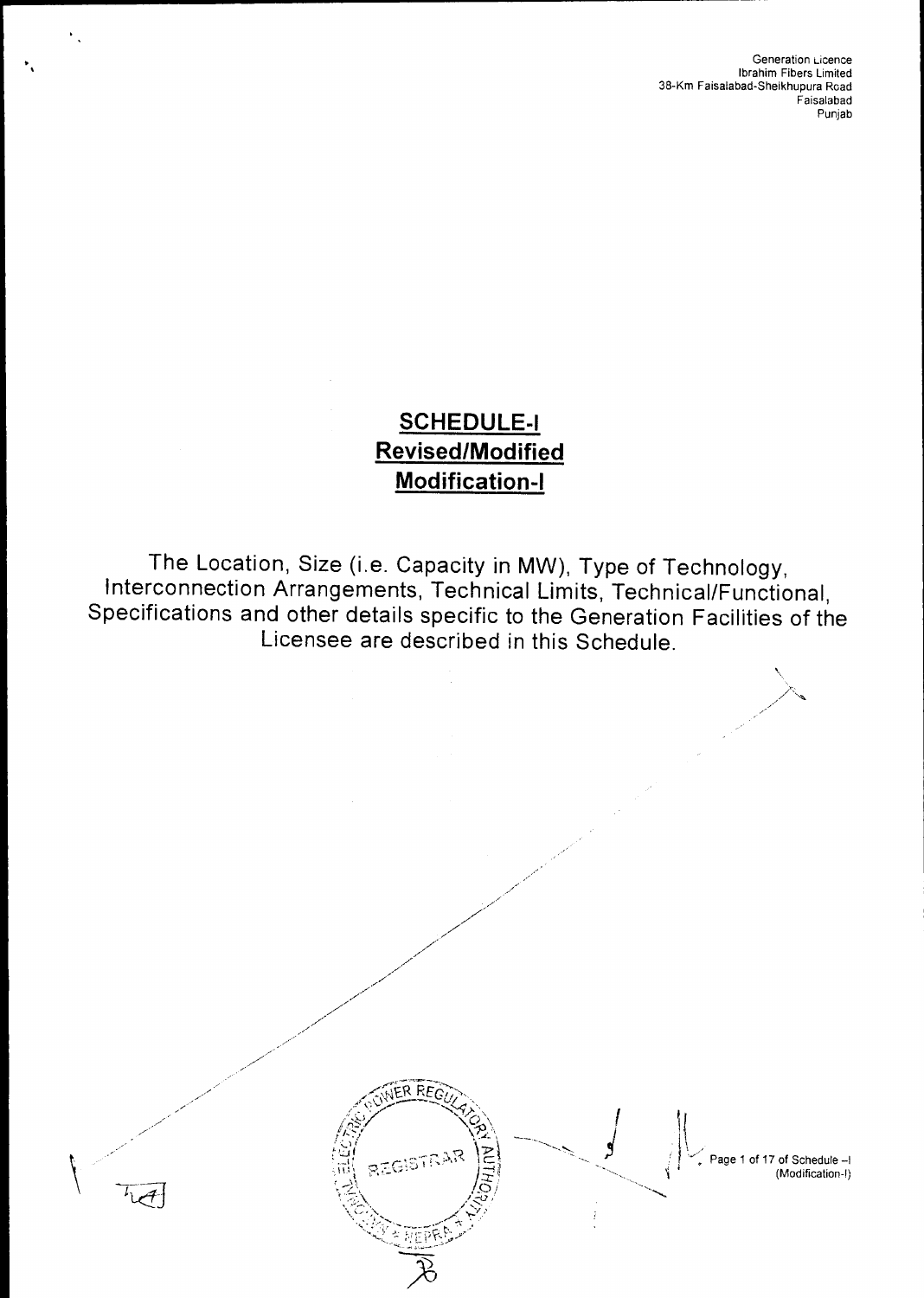Generation Licence<br>Ibrahim Fibers Limited<br>38-Km Farsalabad-Sheikhupura Road<br>Faisalabad –<br>Punjab

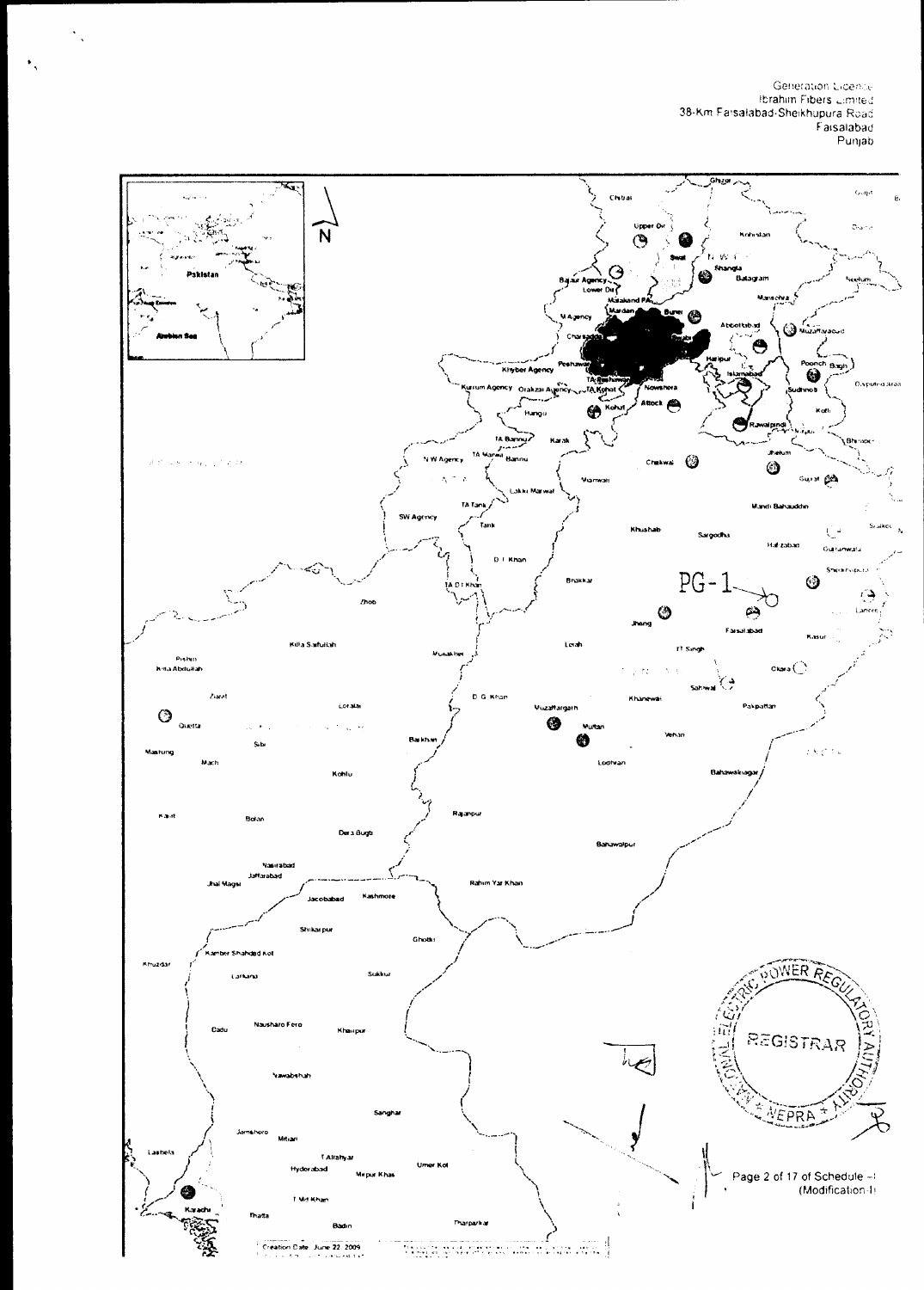

 $2$   $7$   $\pm$   $7$   $\%$ 

 $\overline{\widetilde{\mathcal{K}}}$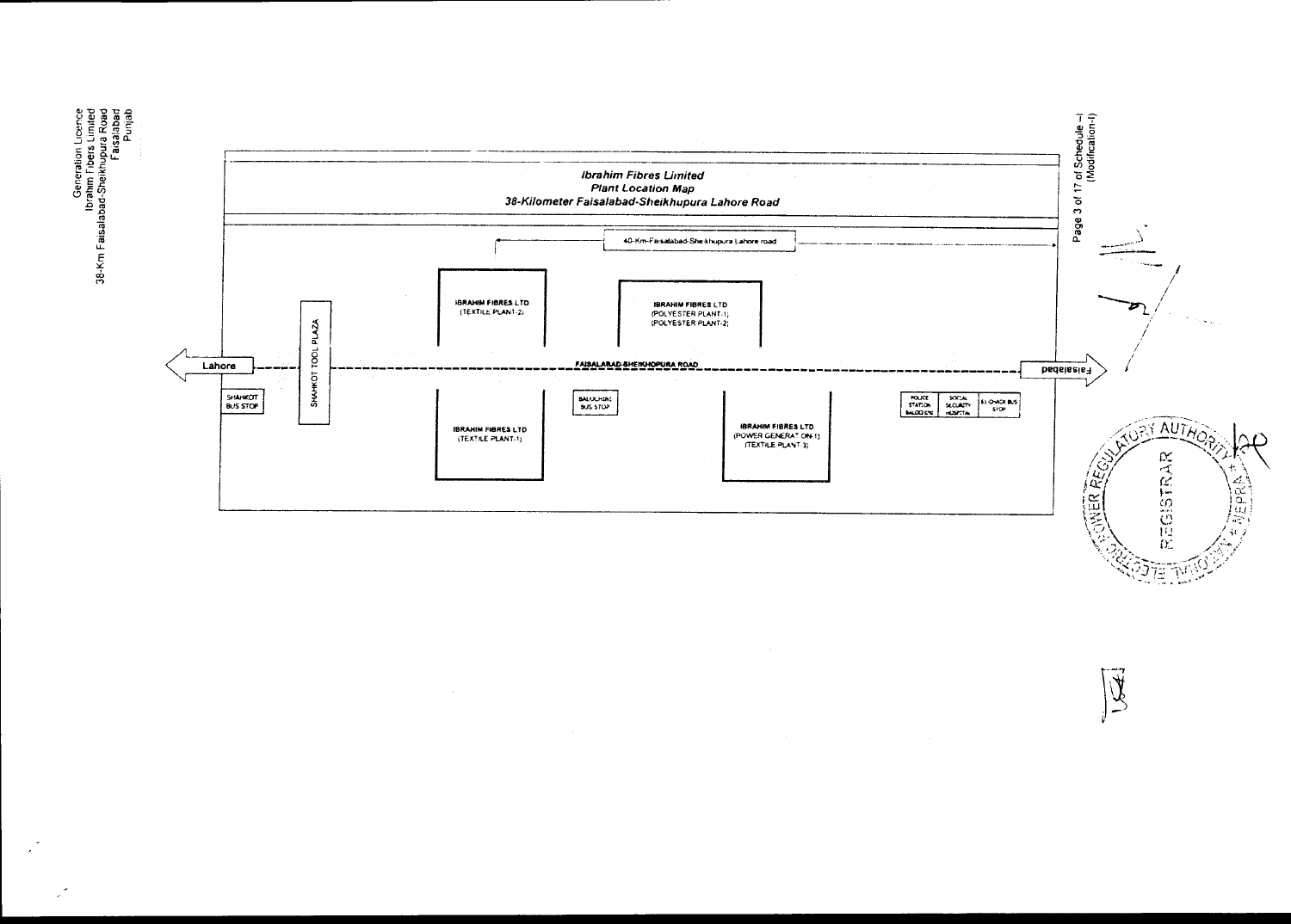

 $\hat{\Sigma}_\alpha$ 

Ĵ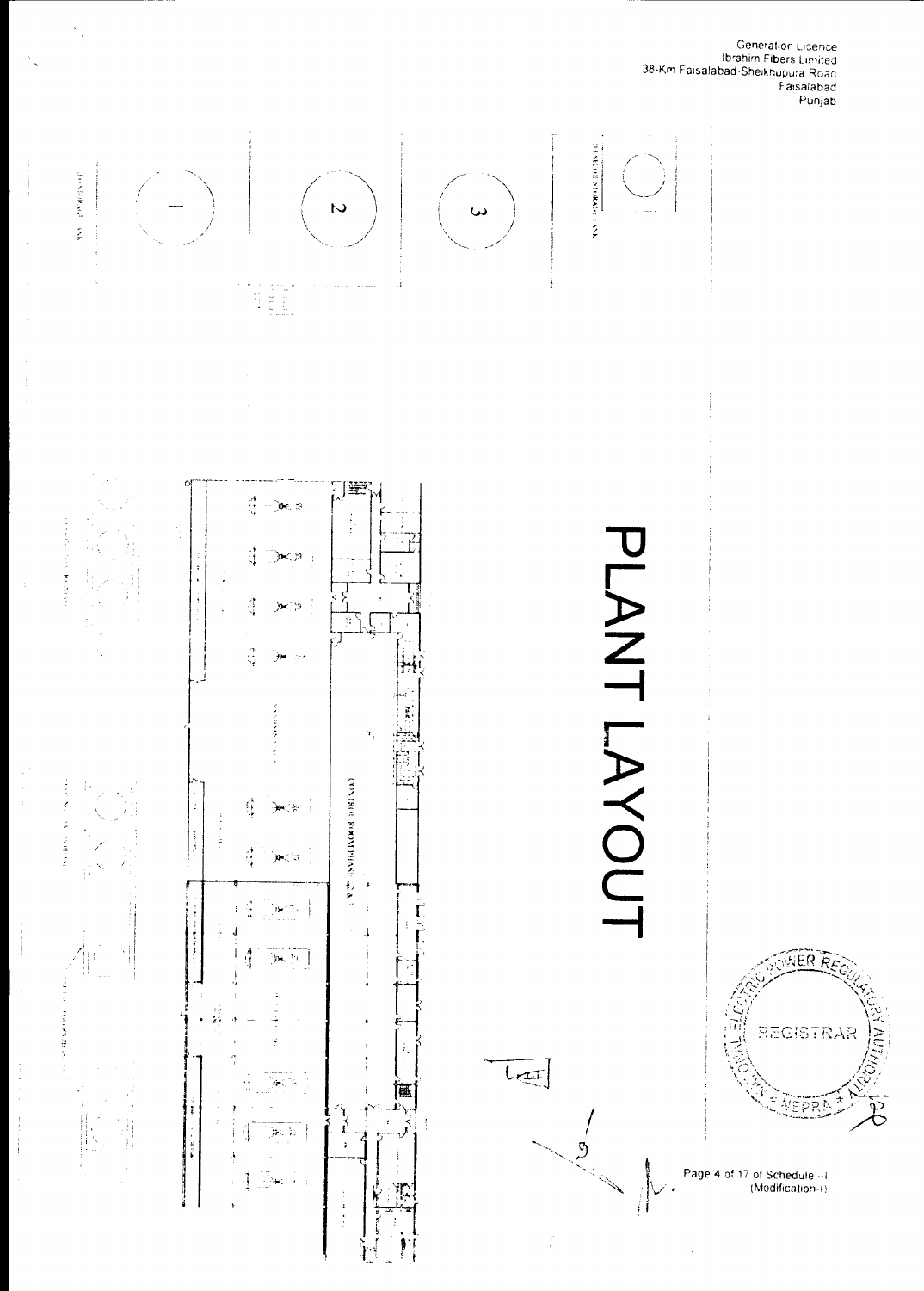



 $\hat{\mathcal{S}}_s$ 

 $\bar{z}$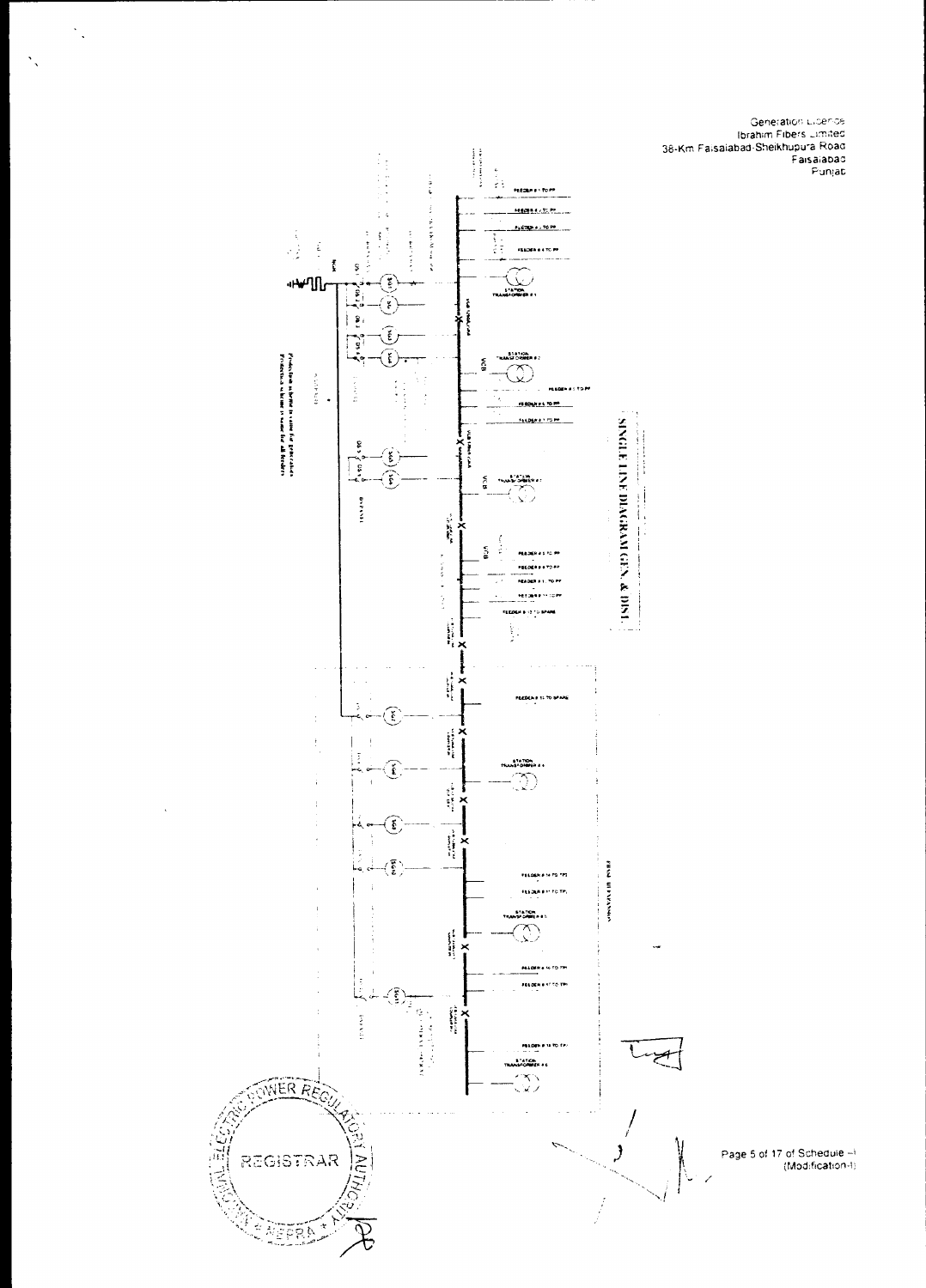## **Details of the Generation Facilities/ Power Plant**

# **(A). General Information**

| (i).      | Name of<br>Applicant              | Ibrahim Fibers Limited                                       |  |  |  |  |  |  |  |  |  |  |
|-----------|-----------------------------------|--------------------------------------------------------------|--|--|--|--|--|--|--|--|--|--|
| (ii).     | Registered<br>/Business<br>Office | 1-A<br>Ahmed<br>Block, New<br>Garden<br>Town Lahore, Punjab. |  |  |  |  |  |  |  |  |  |  |
| $(iii)$ . | <b>Plant Location</b>             | 38-KmFaisalabad-Sheikhupura<br>Road, Faisalabad, Punjab      |  |  |  |  |  |  |  |  |  |  |

# **(B). Plant Configuration**

 $\overline{\mathcal{L}}$ 

|           |                                                                                  | As Per Original Generation<br>Licence |                                     | <b>Proposed Addition</b><br>through<br>Modification-I | Total <sup>*</sup> |
|-----------|----------------------------------------------------------------------------------|---------------------------------------|-------------------------------------|-------------------------------------------------------|--------------------|
| (i).      | Plant Size/<br>Installed<br>Capacity<br>(Gross ISO)                              | 31.80 MW                              |                                     | 26.50 MW                                              | 58.30 MW           |
| (ii).     | Type of<br>Technology                                                            | <b>Reciprocating Engines</b>          |                                     | Reciprocating<br><b>Engines</b>                       |                    |
|           | Unit Make/                                                                       | Unit (1-4)                            | Unit (5-6)                          | Unit (7-11)                                           |                    |
| $(iii)$ . | Model and Date<br>of<br>Manufacture                                              | <b>NIIGATA/</b><br>16V32CL/<br>1992   | <b>NIIGATA/</b><br>16V32CL/<br>1996 | <b>NIIGATA/</b><br>16V32CL/<br>2012                   |                    |
| (iv).     | Date of<br>Commissioning<br>/Commercial<br><b>Operation Date</b><br>of the plant | November 30,<br>1993                  | December<br>31, 1996                | February 28, 2013                                     |                    |

One Gas Turbine (1 x 14.00 MW at Polyester pant of IFL is being used in Standby Mode. The Capachy of Dis Cas Turbine is not included in the total Installed Capacity. IFL will ensure that the same<br>In sused in the Standby M Page 6 of 17 of Schedule —I Í 9 (Modification-I) REGISTRAR  $\overline{\mathsf{R}}$ 

F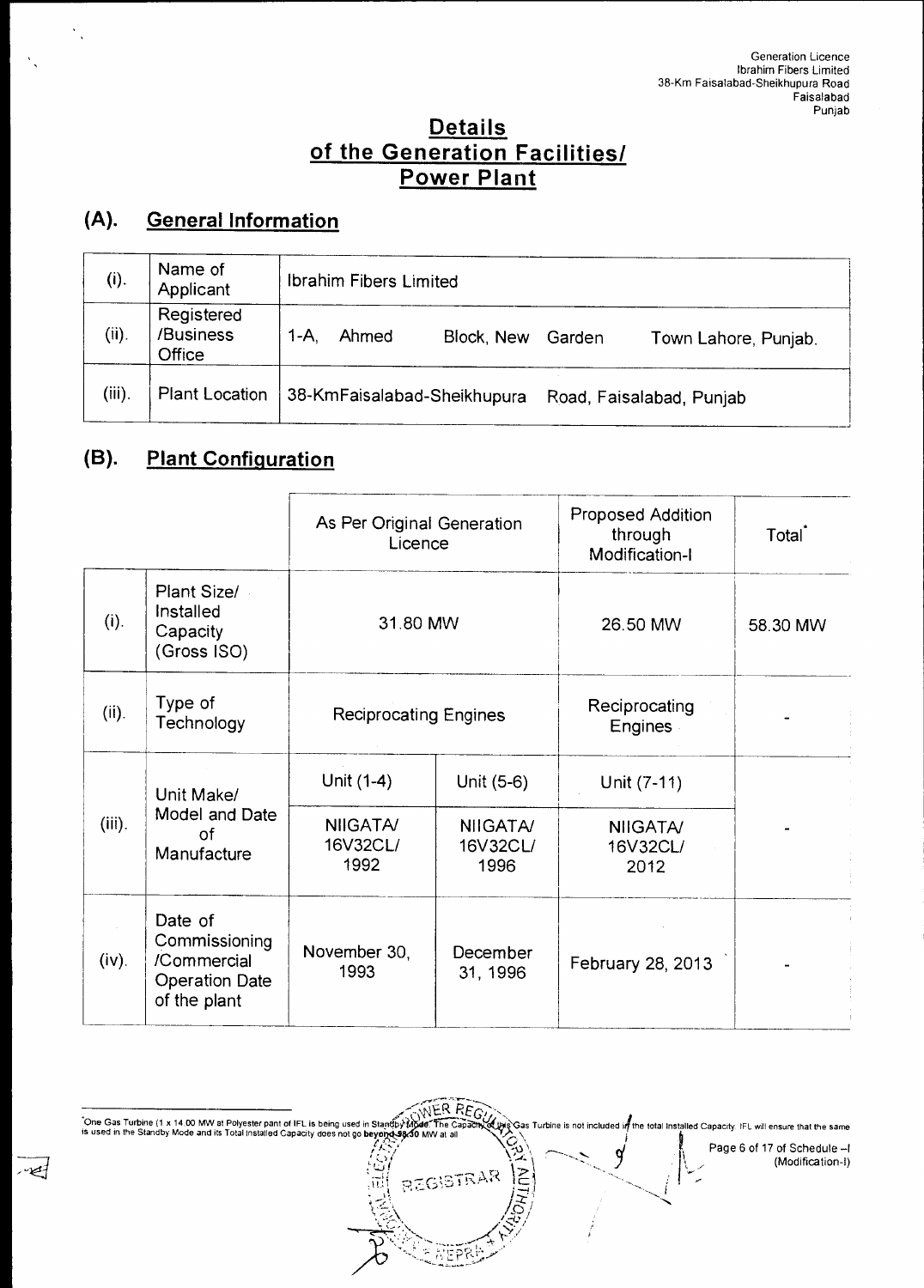|           |                                                                                                                                                                                                                                              |                                         |                                            |          | Punjab                                          |
|-----------|----------------------------------------------------------------------------------------------------------------------------------------------------------------------------------------------------------------------------------------------|-----------------------------------------|--------------------------------------------|----------|-------------------------------------------------|
| $(v)$ .   | Expected<br><b>Estimated Life</b><br>of the Each<br>Unit of the<br>Generation<br>Facility from<br>Commercial<br>Operation/<br>Commissioning<br>Date at the<br>Time of Grant<br>of Original<br>Generation<br>Licence                          | 25 Years (from<br>November 30,<br>1993) | 25 Years<br>(from<br>December<br>31, 1996) |          |                                                 |
| $(vi)$ .  | Expected<br>Remaining<br>useful Life of<br>the Facility<br>(based on the<br>maximum<br>remaining<br>useful life of<br>the most recent<br>installed/<br>commissioned<br>unit) at the time<br>of grant of<br>Original<br>Generation<br>Licence | 11 Years                                | 14 Years                                   |          |                                                 |
| $(vii)$ . | Expected<br>Remaining<br>useful Life of<br>the Facility<br>(based on the<br>maximum<br>remaining<br>useful life of<br>the most recent<br>installed/<br>commissioned<br>unit) at the time<br>of this<br>Modification                          | 06 Years                                | 09 Years                                   | 25 Years |                                                 |
|           |                                                                                                                                                                                                                                              | <b>REGISTRAR</b>                        | रै रु $\epsilon_{\rm C}$                   |          | Page 7 of 17 of Schedule -1<br>(Modification-I) |

 $\frac{1}{\sqrt{2}}$ 

 $\frac{1}{2}$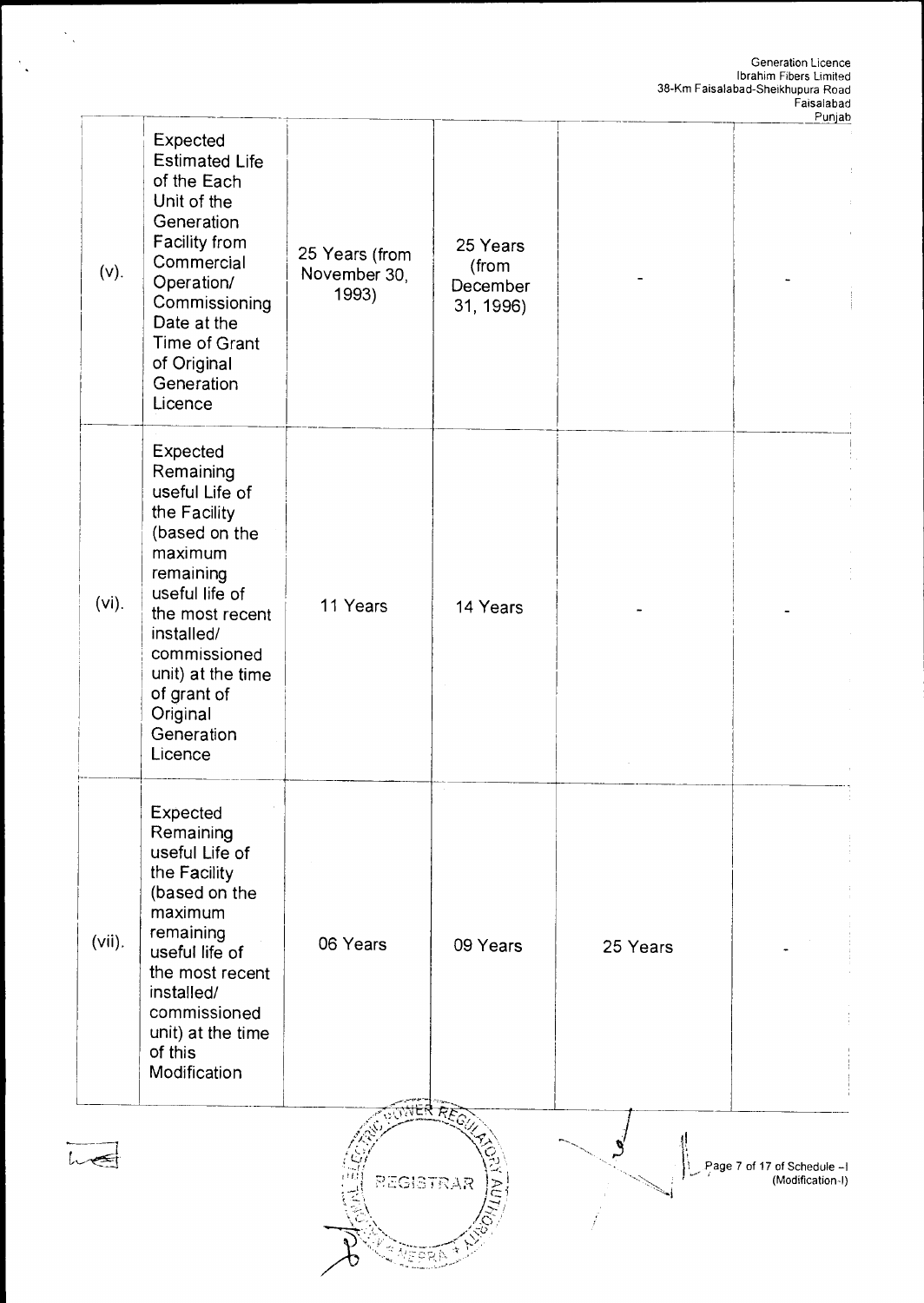# **(C). Fuel Detail**

 $\frac{1}{2}$ 

| (i).       | <b>Primary Fuel</b>               | Heavy Furnace Oil (HFO)          |                                                         |  |  |  |  |
|------------|-----------------------------------|----------------------------------|---------------------------------------------------------|--|--|--|--|
| (ii).      | Alternative Fuel                  | Natural Gas (NG)/Diesel Oil (DO) |                                                         |  |  |  |  |
| $(iii)$ .  | Fuel<br>(imported/<br>Indigenous) | Imported as well as Indigenous   |                                                         |  |  |  |  |
| (iv).      | <b>Fuel Supplier</b>              | <b>Primary Fuel</b>              | <b>Alternative Fuel</b>                                 |  |  |  |  |
|            |                                   | PSO/Shell/Caltex                 | SNGPL/PSO/Shell/Clatex                                  |  |  |  |  |
|            |                                   | <b>Primary Fuel</b>              | <b>Alternative Fuel</b>                                 |  |  |  |  |
| (v).       | Supply<br>Arrangement             | <b>Through Oil Tankers</b>       | Through Pipeline for Natural<br>Gas/Through Oil Tankers |  |  |  |  |
| $(vi)$ .   | No of Tanks                       | <b>HFO</b>                       | <b>DO</b>                                               |  |  |  |  |
|            |                                   | 3                                | 1                                                       |  |  |  |  |
| $(vii)$ .  | Storage<br>Capacity<br>of         | <b>HFO</b>                       | DO                                                      |  |  |  |  |
|            | each Tank                         | <b>2500 M TON</b>                | 375000 LTRS                                             |  |  |  |  |
|            |                                   | <b>HFO</b>                       | <b>DO</b>                                               |  |  |  |  |
| $(viii)$ . | Gross Storage                     | <b>7500 M TON</b>                | 375000 LTRS                                             |  |  |  |  |

# **(D). Emission Values**

| (i).   | $SO_{x}$                | 920 p.p.m      |
|--------|-------------------------|----------------|
| (ii).  | NO <sub>x</sub>         | 1095 p.p.m.    |
| (iii). | $\cdot$ CO <sub>2</sub> | 6.5%           |
| (iv).  | Particulate<br>Matter   | $\blacksquare$ |



 $L_{\bigoplus}$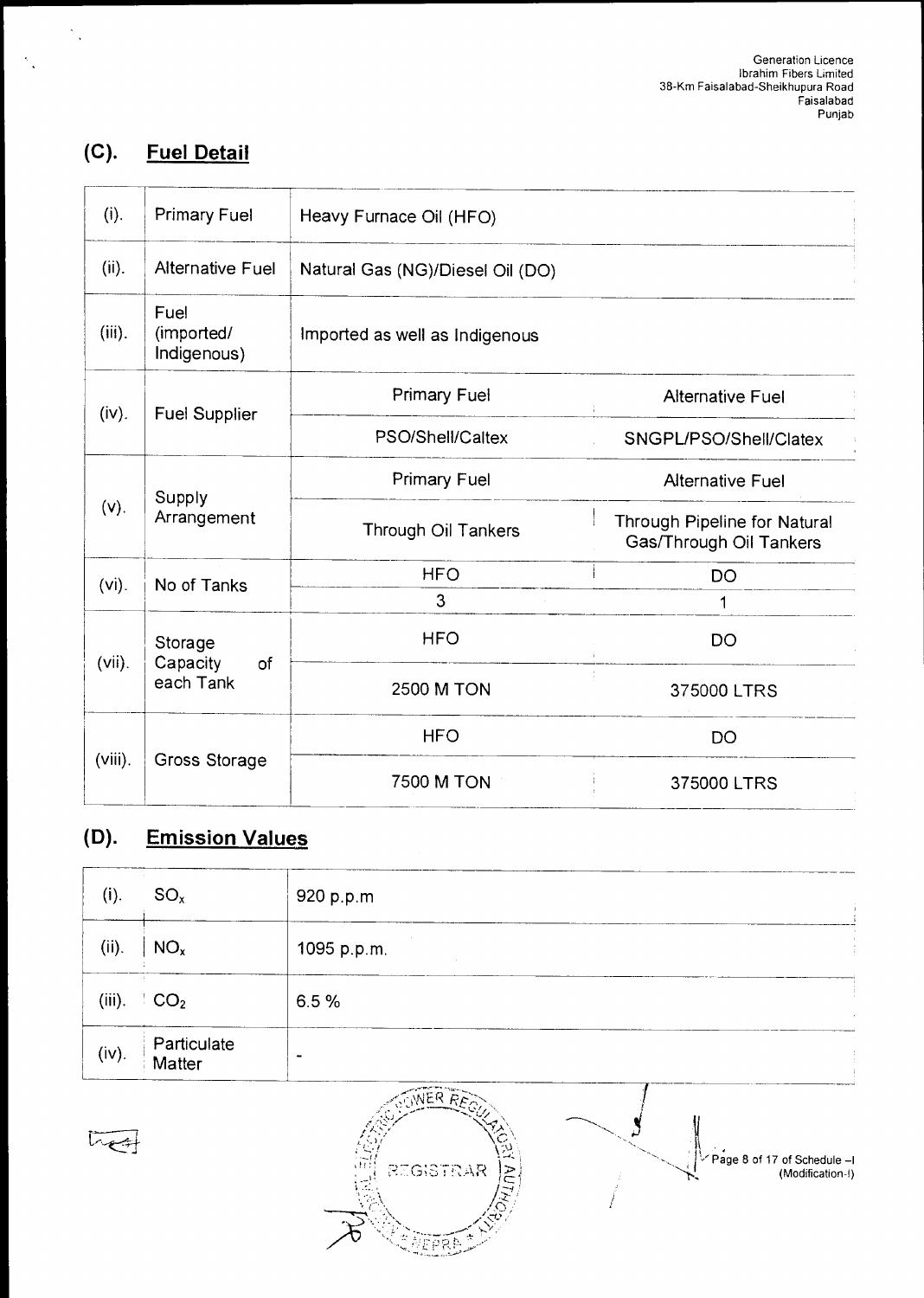# **(E). Cooling System**

# **(F). Plant Characteristics**

| (i).      | Generation<br>Voltage (KV)                                                                | <b>11 KV</b><br>ţ                        |
|-----------|-------------------------------------------------------------------------------------------|------------------------------------------|
| (ii).     | Frequency                                                                                 | 50 Hz                                    |
| $(iii)$ . | Power Factor                                                                              | 0.8                                      |
| (iv).     | Automatic<br>Generation<br>Control                                                        | Yes                                      |
| $(v)$ .   | Ramping Rate                                                                              | 30min & can be fully loaded in 5 minutes |
| $(vi)$ .  | Time required<br>to Synchronize<br>to Grid and<br>loading the<br>complex to full<br>load. | N/A<br>$\frac{1}{2}$                     |



Page 9 of 17 of Schedule —I (Modification-I)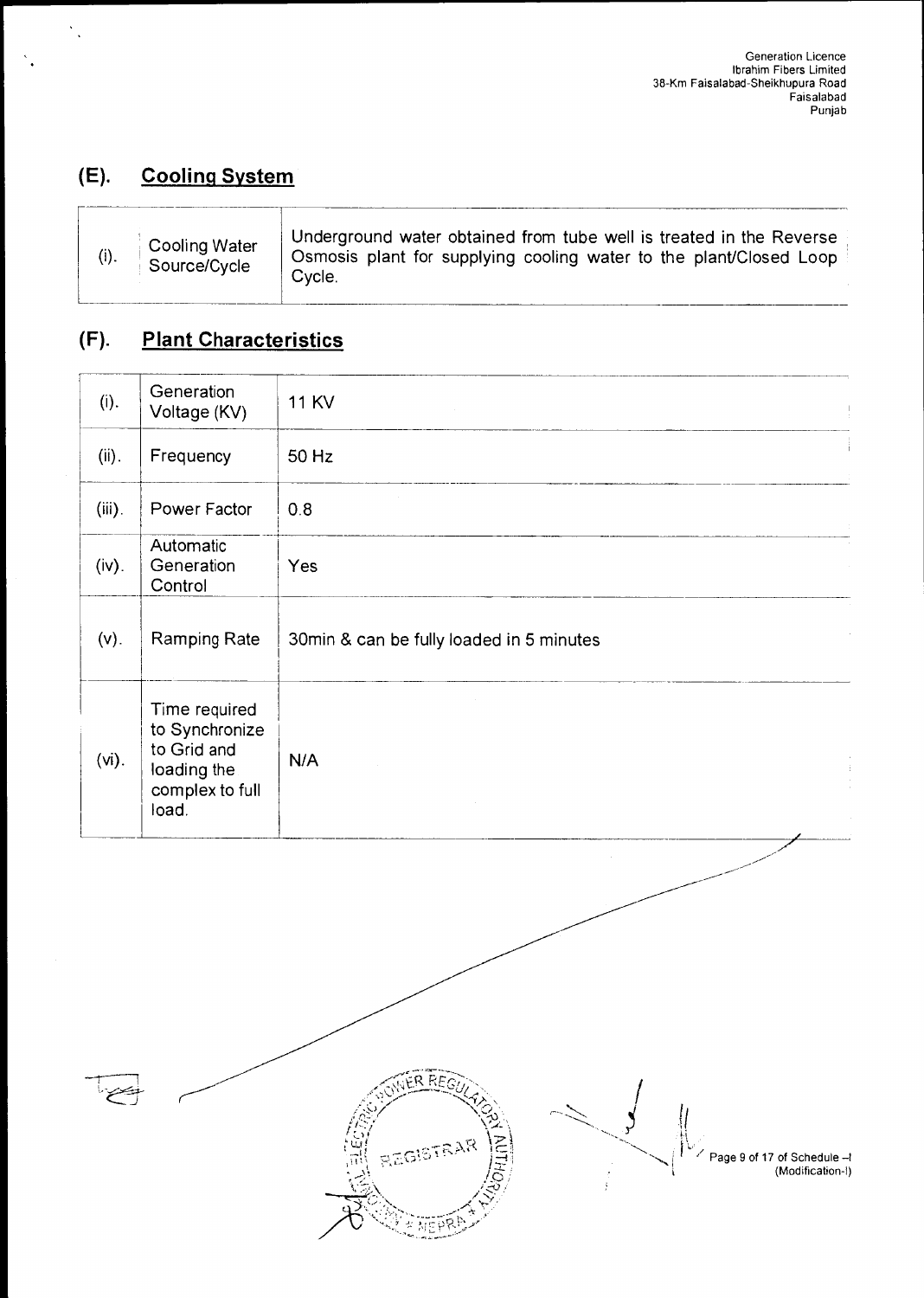## **Information Pertaining to the Bulk Power Consumers of the Licensee Ile. Ibrahim Fibres Limited (IFL)**

 $\frac{1}{\sqrt{2}}\sum_{i=1}^{n} \frac{1}{\sqrt{2}}\left(\frac{1}{\sqrt{2}}\right)^2$ 

ſ

 $\propto$ 

| $(A)$ . | No. of<br>Consumers                                                                                                    | Four $(04)$                                                                                                                                       | Consumers including<br>Ibrahim Fibres Limited (Polyester<br>Plant-PP), Ibrahim Fibres Limited (Textile Plant-1), Ibrahim Fibres Limited<br>(Textile Plant-2), Ibrahim Fibres Limited (Textile Plant-3) |                               |                                        |                     |                               |                  |                       |                  |                                    |                   |                                     |                   |  |  |
|---------|------------------------------------------------------------------------------------------------------------------------|---------------------------------------------------------------------------------------------------------------------------------------------------|--------------------------------------------------------------------------------------------------------------------------------------------------------------------------------------------------------|-------------------------------|----------------------------------------|---------------------|-------------------------------|------------------|-----------------------|------------------|------------------------------------|-------------------|-------------------------------------|-------------------|--|--|
|         |                                                                                                                        | Ibrahim<br>Fibres<br>Limited/IFL<br>(Polyester                                                                                                    | F<br>1                                                                                                                                                                                                 | F<br>$\overline{2}$           | F<br>$\qquad \qquad \blacksquare$<br>3 | F<br>$\overline{4}$ | F<br>$\blacksquare$<br>5      | F<br>6           | F<br>$\overline{7}$   | F<br>8           | F<br>$\hbox{\small -}$<br>9        | F<br>10           | F<br>$\overline{\phantom{a}}$<br>11 | $\mathsf F$<br>12 |  |  |
|         |                                                                                                                        | Plant-PP),<br>38<br>Kilometer.<br>Faisalabad-<br>Sheikhupura<br>Road,<br>Faisalabad.                                                              | 1<br>6                                                                                                                                                                                                 | $\mathbf 1$<br>$\bullet$<br>6 | 1<br>$\bullet$<br>6                    | 1<br>6              | $\mathbf 1$<br>$\bullet$<br>6 | $\mathbf 1$<br>6 | 1<br>6                | $\mathbf 1$<br>6 | $\mathbf{1}$<br>6                  | $\mathbf{1}$<br>6 | 1<br>$\bullet$<br>6                 | 1<br>6            |  |  |
| $(B)$ . | Location of<br>consumers<br>(distance<br>and/or<br>identity<br>of<br>premises)/<br>Length of<br>Each<br>Feeder<br>(KM) | Ibrahim<br><b>Fibres</b><br>Limited/IFL<br>(Textile<br>Plant-1/<br>TP-1), 40-<br>Kilometer,<br>Faisalabad-<br>Sheikhupura<br>Road,<br>Faisalabad. | F<br>1<br>3<br>3<br>4                                                                                                                                                                                  |                               |                                        |                     |                               |                  | F<br>1<br>4<br>3<br>4 |                  | $\overline{F}$<br>1<br>8<br>3<br>4 |                   |                                     |                   |  |  |
|         |                                                                                                                        | Ibrahim<br>Fibres<br>Limited/IFL<br>(Textile                                                                                                      | $\mathsf F$<br>5                                                                                                                                                                                       |                               |                                        |                     | F<br>6                        |                  |                       |                  | F<br>7                             |                   |                                     |                   |  |  |
|         |                                                                                                                        | Plant-2/<br>TP-2), 40-<br>Kilometer,<br>Faisalabad-<br>Sheikhupura<br>Road,<br>Faisalabad.                                                        | 3<br>4                                                                                                                                                                                                 |                               |                                        |                     | 3<br>4                        |                  |                       |                  | 3<br>4                             |                   |                                     |                   |  |  |
|         |                                                                                                                        |                                                                                                                                                   |                                                                                                                                                                                                        | REGISTRAR                     | NER REGI                               |                     |                               |                  |                       |                  |                                    |                   | Page 10 of 17 of Schedule -I        | (Modification-I)  |  |  |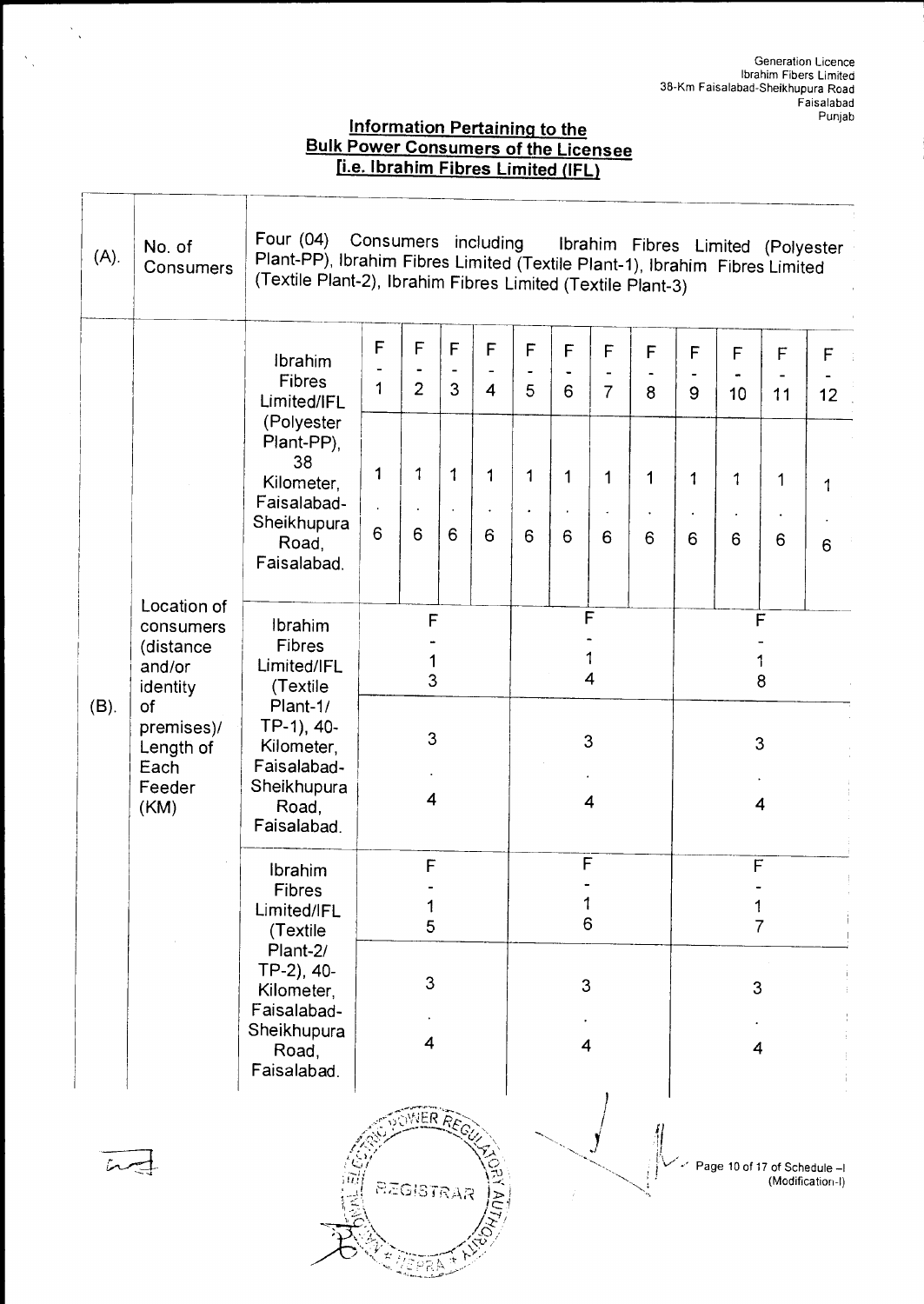|      |                                    |                                                                                                                                                          | Punjab                                                                                                       |
|------|------------------------------------|----------------------------------------------------------------------------------------------------------------------------------------------------------|--------------------------------------------------------------------------------------------------------------|
|      |                                    | <b>Ibrahim</b><br><b>Fibres</b><br>Limited/IFL<br>(Textile<br>Plant-3/<br>TP-3), 38-<br>Kilometer,<br>Faisalabad-<br>Sheikhupura<br>Road,<br>Faisalabad. | $\mathsf F$<br>1<br>8<br>A<br>$\mathbf 0$<br>$\overline{7}$                                                  |
|      |                                    | IFL-PP                                                                                                                                                   | 12.00 MW at 0.83 load factor (for Existing Load) + 10.00 MW<br>at 0.83 load factor (for New Extension Load). |
| (C). | Contracted<br>Capacity<br>and Load | IFL-TP-1                                                                                                                                                 | 6.0 MW at 0.92 load factor.                                                                                  |
|      | Factor for<br>consumer             | IFL-TP-2                                                                                                                                                 | 4.20 MW at 0.88 load factor.                                                                                 |
|      |                                    | $IFL-TP-3$ ).                                                                                                                                            | 3.50 MW at 0.94 load factor.                                                                                 |

 $\ddot{\phantom{a}}$ 

 $\bar{\beta}$ 

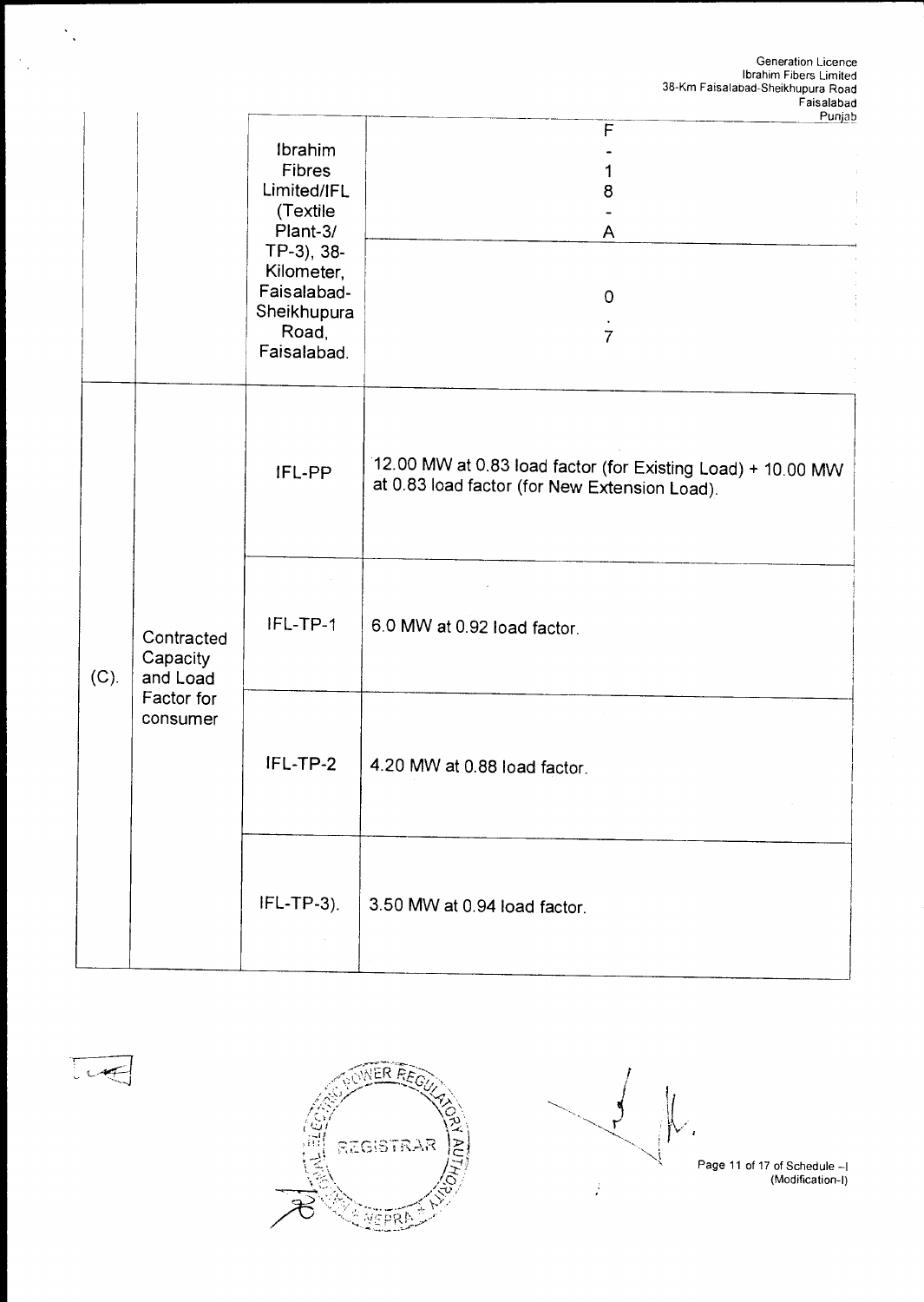|    | Specify Whether                                                                                                                      |                                                                                                                                                                                                                                             | ι υπισω                                                                                         |  |  |  |  |  |  |
|----|--------------------------------------------------------------------------------------------------------------------------------------|---------------------------------------------------------------------------------------------------------------------------------------------------------------------------------------------------------------------------------------------|-------------------------------------------------------------------------------------------------|--|--|--|--|--|--|
| D. | $(i)$ .<br>The consumer is<br>an Associate<br>undertaking of<br>the IFL- If yes,<br>specify<br>percentage<br>ownership of<br>equity; | Ibrahim Fibres Limited (Polyester Plant/PP), Ibrahim Fibres<br>Limited (TextilePlant-1/TP-1), Ibrahim Fibres Limited (Textile<br>Plant-2/TP-2) and Ibrahim Fibres Limited (Textile Plant-3/TP-<br>3) are the Associated Undertaking of IFL. |                                                                                                 |  |  |  |  |  |  |
|    | (ii).<br>There are<br>common<br>directorships:                                                                                       | Yes                                                                                                                                                                                                                                         |                                                                                                 |  |  |  |  |  |  |
|    | $(iii)$ .<br>Either can<br>exercise<br>influence or<br>control over the<br>other.                                                    | Yes                                                                                                                                                                                                                                         |                                                                                                 |  |  |  |  |  |  |
|    | Specify<br>nature of<br>contractual<br>Relationship                                                                                  |                                                                                                                                                                                                                                             |                                                                                                 |  |  |  |  |  |  |
| Ε. | (i). Between each<br>consumer and<br>SPP.                                                                                            | Firm Supply of Electricity on Continuous basis                                                                                                                                                                                              |                                                                                                 |  |  |  |  |  |  |
|    | (ii). Consumer and<br>DISCO.                                                                                                         | <b>No</b>                                                                                                                                                                                                                                   |                                                                                                 |  |  |  |  |  |  |
|    | Capacity originally<br>sanctioned by<br>Provincial                                                                                   | Phase-I                                                                                                                                                                                                                                     | 21.20 MW by Government of Punjab                                                                |  |  |  |  |  |  |
| F. | Government-<br>If subsequently                                                                                                       | Phase-II                                                                                                                                                                                                                                    | 10.60 MW by Government of Punjab                                                                |  |  |  |  |  |  |
|    | enhanced, evidence of<br>permission of<br>enhancement                                                                                | Phase-III                                                                                                                                                                                                                                   | 26.50 MW (Being Added Now through this<br>Modification being allowed by the<br>Authority/NEPRA) |  |  |  |  |  |  |



 $\ddot{\phantom{0}}$  .



 $\frac{1}{\sqrt{1-\frac{1}{2}}}$  $\mathcal{E}$ 

Page 12 of 17 of Schedule —I (Modification-I)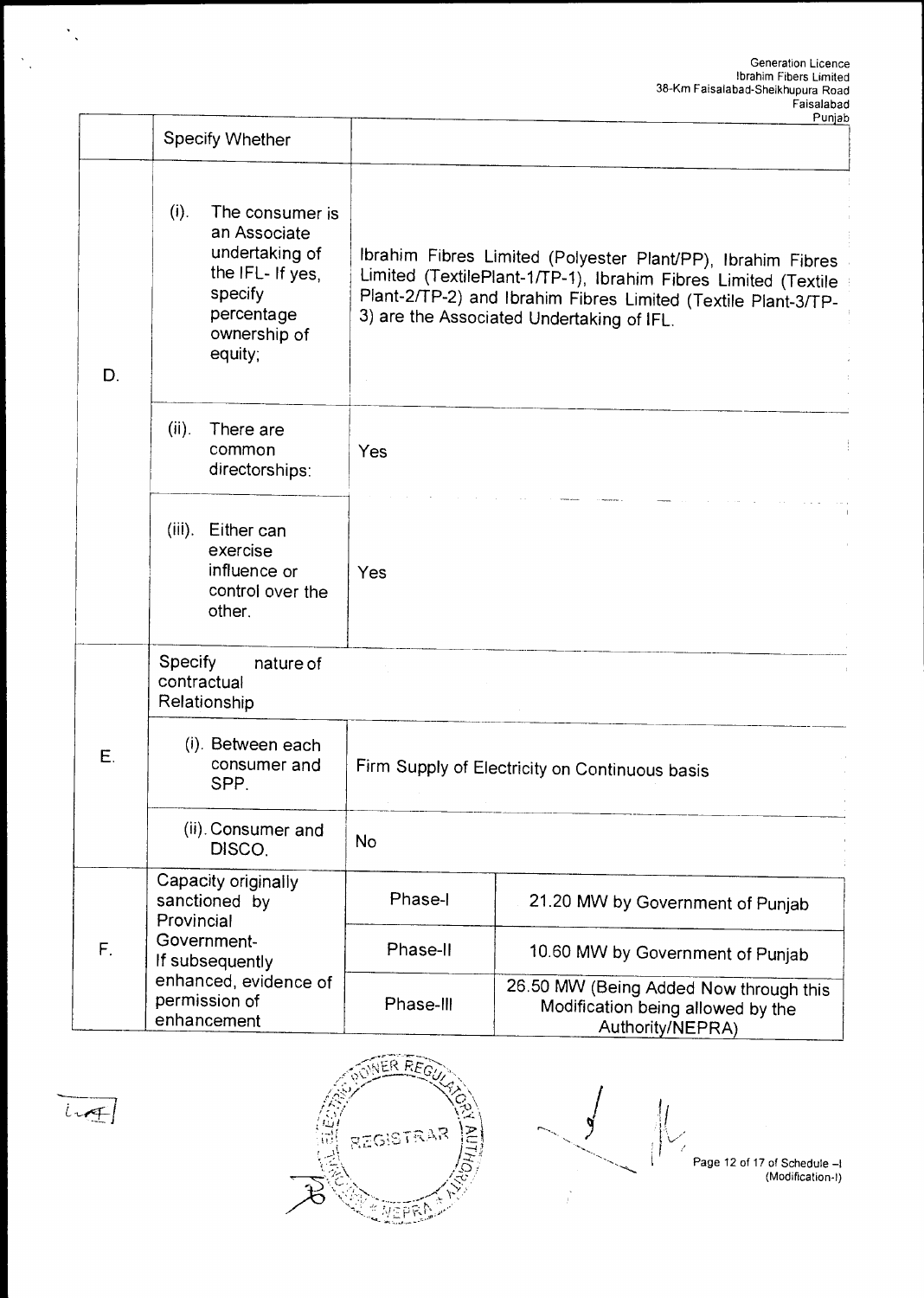|  | $(G)$ . | Any other network<br>information<br>deemed relevant for<br>disclosure<br>to or consideration by<br>NEPRA. | Nil |
|--|---------|-----------------------------------------------------------------------------------------------------------|-----|
|--|---------|-----------------------------------------------------------------------------------------------------------|-----|







Page 13 of 17 of Schedule -1<br>(Modification-I)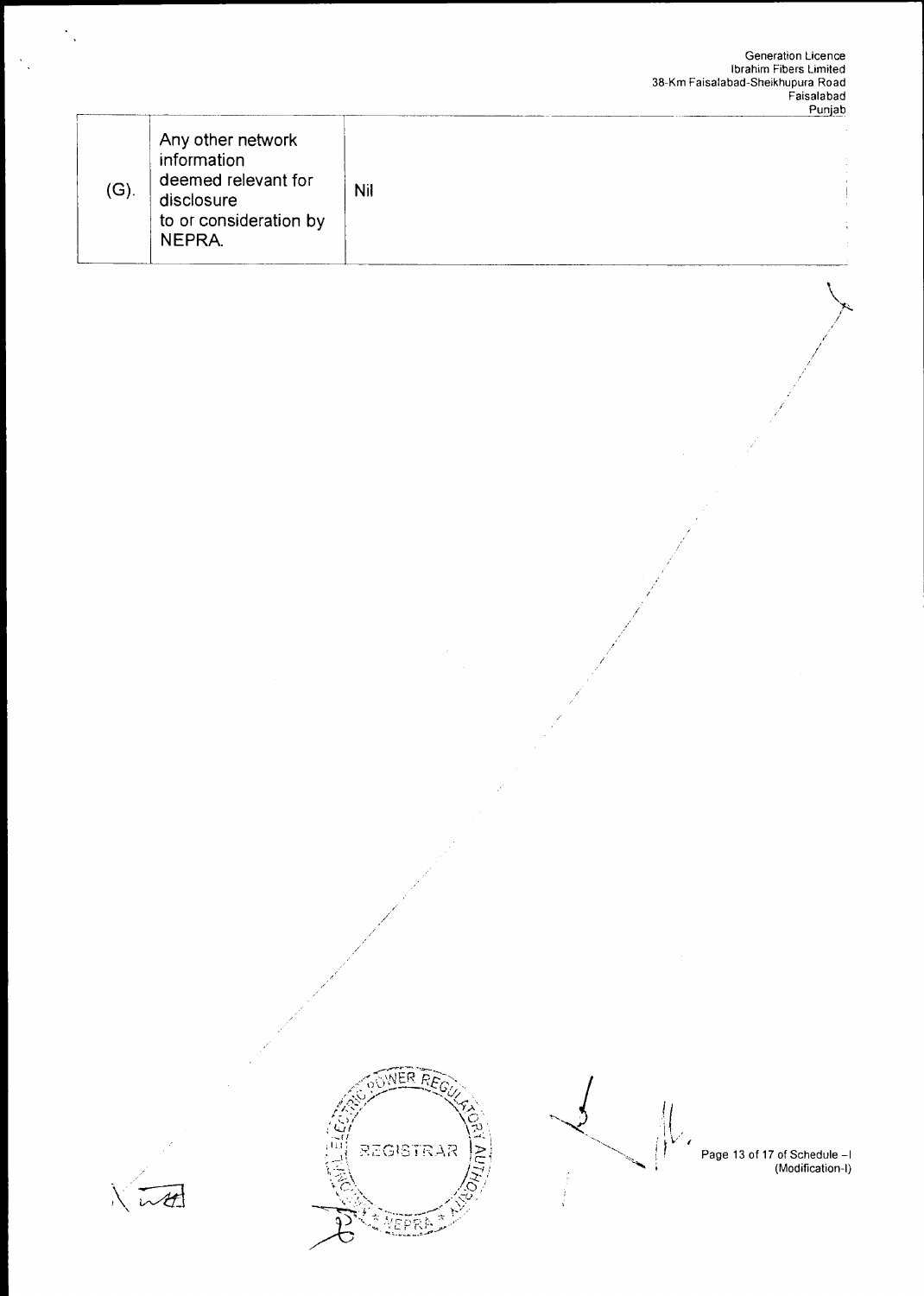## **Information Regarding Distribution Network for Supply of Power to Different Bulk Power Consumers**

| (A).    | No. of<br>Feeders                                        |                                        | Nineteen (19)                                |                                              |                                             |                   |                                     |                                                        |                                |                       |                                    |                                                          |                                                                      |                       |                                                               |                                           |                                                   |             |                                                   |                                               |
|---------|----------------------------------------------------------|----------------------------------------|----------------------------------------------|----------------------------------------------|---------------------------------------------|-------------------|-------------------------------------|--------------------------------------------------------|--------------------------------|-----------------------|------------------------------------|----------------------------------------------------------|----------------------------------------------------------------------|-----------------------|---------------------------------------------------------------|-------------------------------------------|---------------------------------------------------|-------------|---------------------------------------------------|-----------------------------------------------|
| $(B)$ . | Length of<br>Each<br>Feeder/<br><b>XPLE</b>              | $\mathsf F$<br>$\mathbf{1}$            | $\mathsf{F}$<br>$\overline{2}$               | F<br>3                                       | F<br>$\overline{4}$                         | F<br>5            | $\mathsf F$<br>6                    | $\mathsf F$<br>$\tilde{\phantom{a}}$<br>$\overline{7}$ | F<br>$\blacksquare$<br>8       | $\mathsf F$<br>9      | F<br>$\mathbf 1$<br>$\overline{0}$ | $\mathsf F$<br>$\tilde{\phantom{a}}$<br>$\mathbf 1$<br>1 | $\overline{F}$<br>$\hbox{\small -}$<br>$\mathbf 1$<br>$\overline{2}$ | F<br>$\mathbf 1$<br>3 | F<br>$\blacksquare$<br>1<br>$\overline{\mathbf{4}}$           | F<br>1<br>8                               | F<br>1<br>5                                       | F<br>1<br>6 | F<br>1<br>$\overline{7}$                          | F<br>1<br>8<br>A                              |
|         | (KM)                                                     | 1<br>$\bullet$<br>6                    | 1<br>$\ddot{\phantom{0}}$<br>$6\overline{6}$ | $\mathbf{1}$<br>$\bullet$<br>$6\phantom{a}$  | $\mathbf{1}$<br>$\bullet$<br>$6\phantom{a}$ | $\mathbf{1}$<br>6 | $\mathbf{1}$<br>$\blacksquare$<br>6 | $\mathbf 1$<br>$\bullet$<br>6                          | $\mathbf{1}$<br>$6\phantom{a}$ | $\mathbf{1}$<br>6     | $\mathbf{1}$<br>6                  | $\mathbf{1}$<br>$6\phantom{a}$                           | $\mathbf{1}$<br>6                                                    | 3<br>$\bullet$<br>4   | $\overline{3}$<br>$\bullet$<br>$\overline{4}$                 | 3<br>$\bullet$<br>$\overline{\mathbf{4}}$ | $\overline{3}$<br>$\hat{\phantom{a}}$<br>4        | 3<br>4      | $\overline{3}$<br>$\bullet$<br>4                  | $\overline{O}$<br>$\bullet$<br>$\overline{7}$ |
|         |                                                          | F<br>$\qquad \qquad \blacksquare$<br>1 | F<br>۰.<br>$\overline{2}$                    | $\mathsf F$<br>$\overline{\phantom{a}}$<br>3 | $\overline{F}$<br>$\overline{4}$            | $\mathsf{F}$<br>5 | F<br>$\blacksquare$<br>6            | $\overline{F}$<br>$\overline{7}$                       | F<br>8                         | $\mathsf F$<br>۰<br>9 | F<br>1<br>$\overline{0}$           | F<br>$\bullet$<br>1<br>1                                 | F<br>$\qquad \qquad \blacksquare$<br>1<br>$\overline{2}$             | F<br>۰<br>1<br>3      | F<br>$\overline{\phantom{a}}$<br>1<br>$\overline{\mathbf{4}}$ | F<br>1<br>8                               | $\mathsf F$<br>$\overline{\phantom{0}}$<br>1<br>5 | F<br>1<br>6 | F<br>$\tilde{\phantom{a}}$<br>1<br>$\overline{7}$ | $\mathsf F$<br>1<br>8<br>A                    |
| (C).    | Length<br>of<br>Each<br>Feeder<br>to<br>each<br>Consumer |                                        |                                              | $\mathcal{L}^{(2)}$                          |                                             |                   | IFL-PP                              |                                                        |                                |                       |                                    |                                                          |                                                                      |                       | IFL-TP-1                                                      |                                           |                                                   | IFL-TP-2    |                                                   | ł<br>$\mathsf F$<br>L<br>T<br>P<br>3          |

R Æ

REGISTRAR

I

 $\frac{1}{2}$ 

Page 14 of 17 of Schedule —I (Modification-I)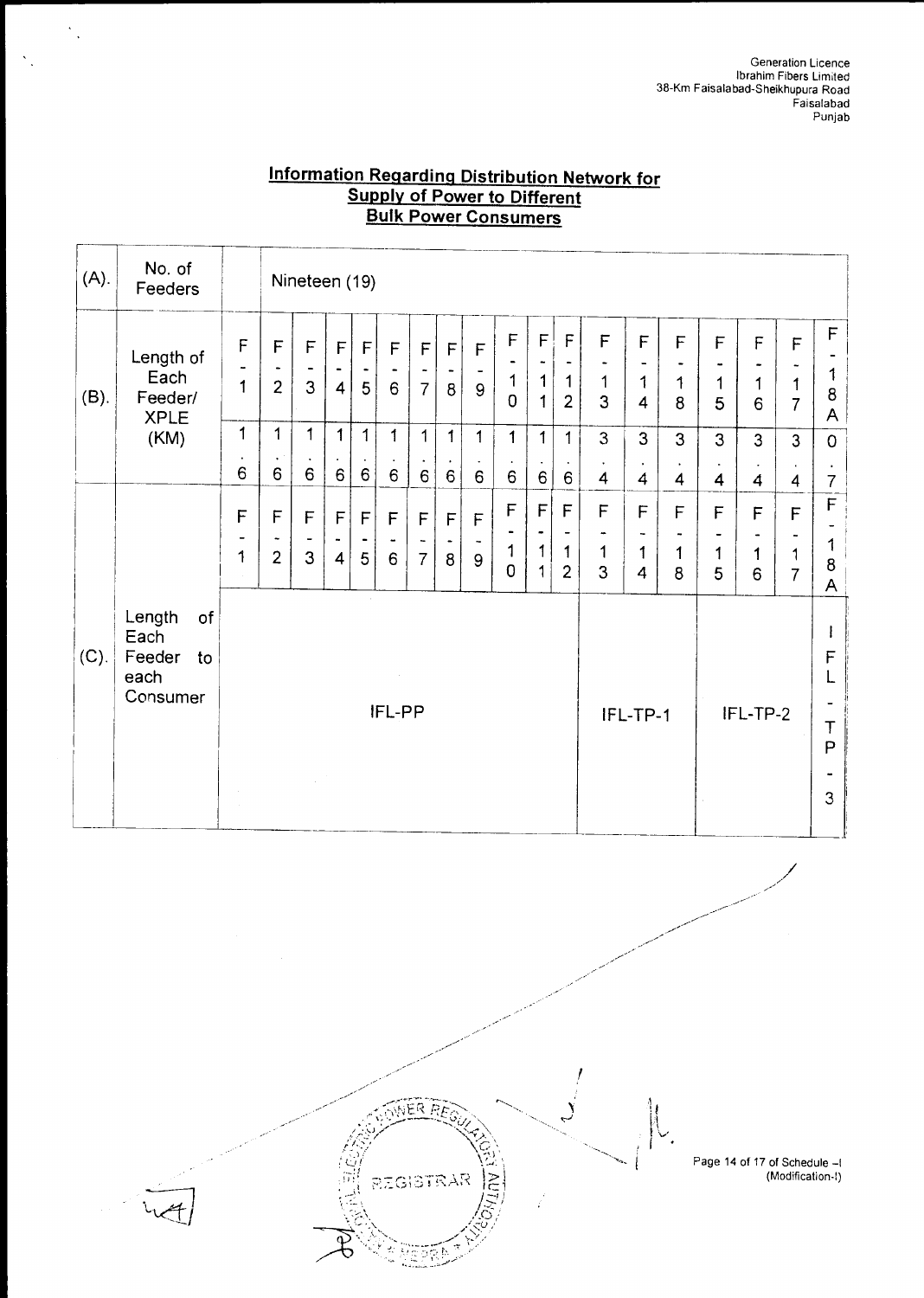Generation Licence Ibrahim Fibers Limited 38-Km Faisalabad-Sheikhupura Road

|         |                                                                                                                                                                                                                                |                                                                                            |                                                                                                                                                                                                                                                                                                                                                                                                                                                            |                     |                     |        |           |                          |                   |                     |                                              |                                 |                                              |                       |                                    |                       |                        |                                          |                          | Faisalabad<br>Punjab            |
|---------|--------------------------------------------------------------------------------------------------------------------------------------------------------------------------------------------------------------------------------|--------------------------------------------------------------------------------------------|------------------------------------------------------------------------------------------------------------------------------------------------------------------------------------------------------------------------------------------------------------------------------------------------------------------------------------------------------------------------------------------------------------------------------------------------------------|---------------------|---------------------|--------|-----------|--------------------------|-------------------|---------------------|----------------------------------------------|---------------------------------|----------------------------------------------|-----------------------|------------------------------------|-----------------------|------------------------|------------------------------------------|--------------------------|---------------------------------|
|         | respect<br>In.<br>of<br>all the<br>Feeders,<br>describe<br>the<br>property                                                                                                                                                     | F<br>$\overline{\phantom{a}}$<br>$\mathbf 1$                                               | $\mathsf F$<br>$\overline{\phantom{a}}$<br>$\overline{2}$                                                                                                                                                                                                                                                                                                                                                                                                  | F<br>$\overline{3}$ | F<br>$\overline{4}$ | F<br>5 | F<br>6    | F<br>۰<br>7 <sup>1</sup> | $\mathsf{F}$<br>8 | F<br>9 <sup>°</sup> | $\mathsf F$<br>$\mathbf 1$<br>$\overline{0}$ | F<br>$\mathbf 1$<br>$\mathbf 1$ | $\mathsf F$<br>$\mathbf 1$<br>$\overline{2}$ | F<br>$\mathbf 1$<br>3 | $\mathsf F$<br>1<br>$\overline{4}$ | F<br>$\mathbf 1$<br>8 | $\mathsf{F}$<br>1<br>5 | $\mathsf{F}$<br>$\blacksquare$<br>1<br>6 | F<br>1<br>$\overline{7}$ | $\mathsf F$<br>1<br>$\bf8$<br>A |
| $(D)$ . | (streets,<br>farms, Agri<br>land, etc.)<br>through,<br>under<br>or<br>over which<br>they pass<br>right up to<br>the<br>premises<br>of<br>customer,<br>whether<br>they cross-<br>Over<br>or<br>pass near<br>the DISCO<br>lines. |                                                                                            | Overhead<br>Feeder F-9,<br>F-10, F-11<br>and $\square$ -12<br>are<br>Crossing<br>Faisalabad-<br>Lahore<br>Overhead Feeder F-13, F-<br>Road.<br>14, F-15, F-16, F-17 and F-<br><b>Underground Cable crossing</b><br>Further,<br>18 are Crossing Over the<br>Faisalabad-Lahore Road<br>Feeders F-<br>FESCO line at different<br>$9, F-10, F-$<br>Locations.<br>11 and F-12<br>are<br>crossing<br>over the<br><b>FESCO line</b><br>at different<br>Locations. |                     |                     |        |           |                          |                   |                     |                                              |                                 |                                              |                       |                                    |                       |                        |                                          |                          |                                 |
|         | by<br><b>FESCO</b><br>each                                                                                                                                                                                                     | Whether owned<br>IFL/SPP,<br>Consumer<br>or<br>-(deal with<br>Feeder<br>Separately)        |                                                                                                                                                                                                                                                                                                                                                                                                                                                            |                     |                     |        |           |                          |                   |                     |                                              |                                 |                                              |                       |                                    |                       |                        |                                          |                          |                                 |
| (E).    |                                                                                                                                                                                                                                | If owned by<br>FESCO,<br>please<br>furnish<br>particulars of<br>contractual<br>arrangement |                                                                                                                                                                                                                                                                                                                                                                                                                                                            |                     |                     |        |           |                          |                   |                     |                                              |                                 |                                              |                       |                                    |                       |                        |                                          |                          |                                 |
|         |                                                                                                                                                                                                                                |                                                                                            |                                                                                                                                                                                                                                                                                                                                                                                                                                                            |                     |                     |        | REGISTRAR |                          |                   |                     |                                              |                                 |                                              |                       |                                    |                       |                        | Page 15 of 17 of Schedule -- I           | (Modification-I)         |                                 |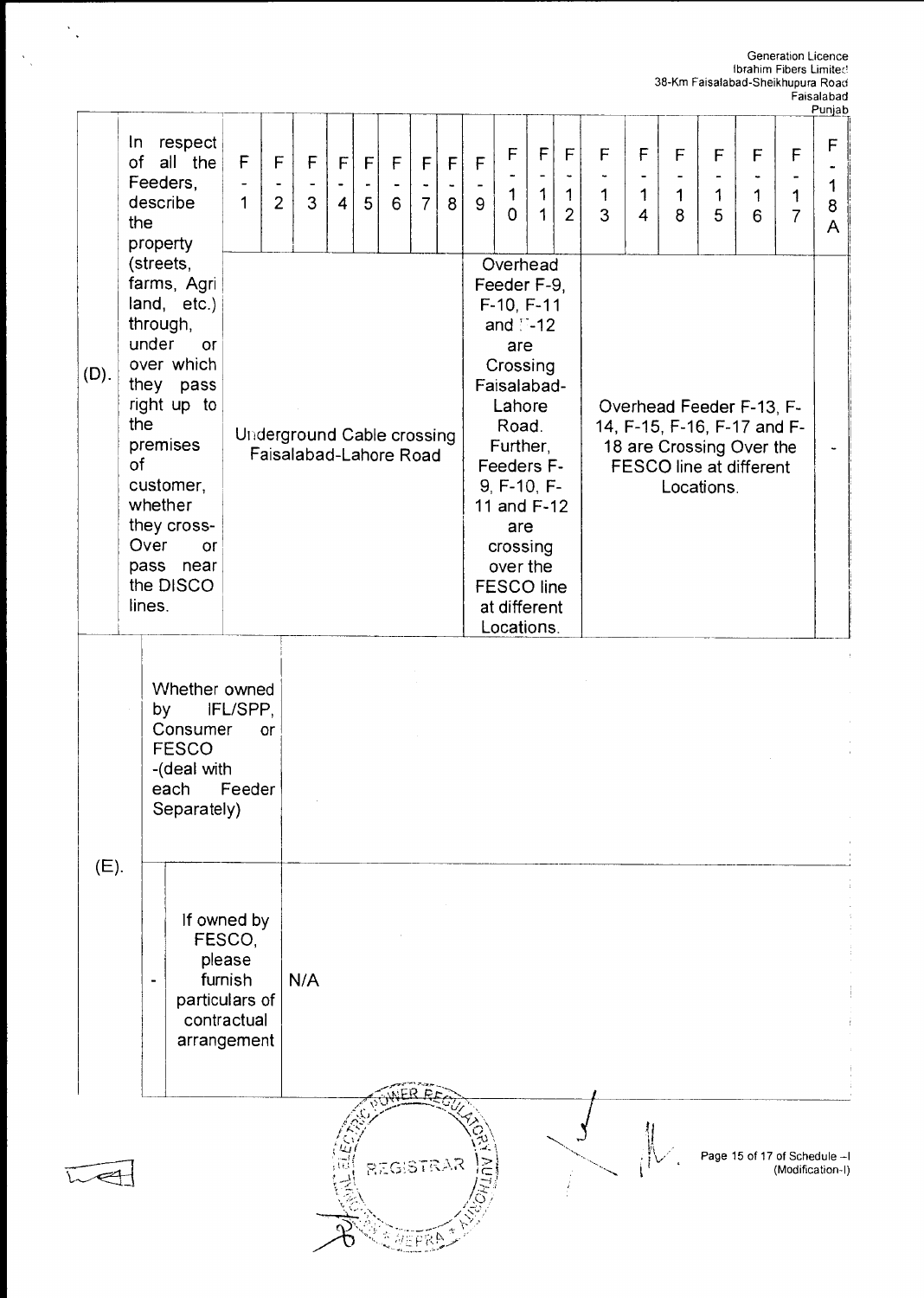|         |                                                                                                                                                                                                            | Punjac                                                                                                                                                         |
|---------|------------------------------------------------------------------------------------------------------------------------------------------------------------------------------------------------------------|----------------------------------------------------------------------------------------------------------------------------------------------------------------|
|         | Operation<br>and<br>maintenance<br>$\overline{a}$<br>responsibility<br>for each<br>feeder                                                                                                                  | The Small Power Producer (SPP)/IFL is supplying power to its sister<br>concerns only. The Operation and Maintenance is the responsibility of<br><b>SPP/IFL</b> |
| (F).    | <b>Whether</b><br>connection with<br>network<br>of<br>FESCO exists<br>(whether active<br>or not)- If yes,<br>provide details<br>of<br>connection<br>arrangements<br>(both technical<br>and<br>contractual) | N/A                                                                                                                                                            |
| $(G)$ . | Any other<br>network<br>information<br>deemed<br>relevant for<br>disclosure<br>to or<br>consideration<br>by NEPRA.                                                                                         | N/A                                                                                                                                                            |

 $\ddot{\cdot}$ 



77.



Page 16 of 17 of Schedule —I (Modification-I)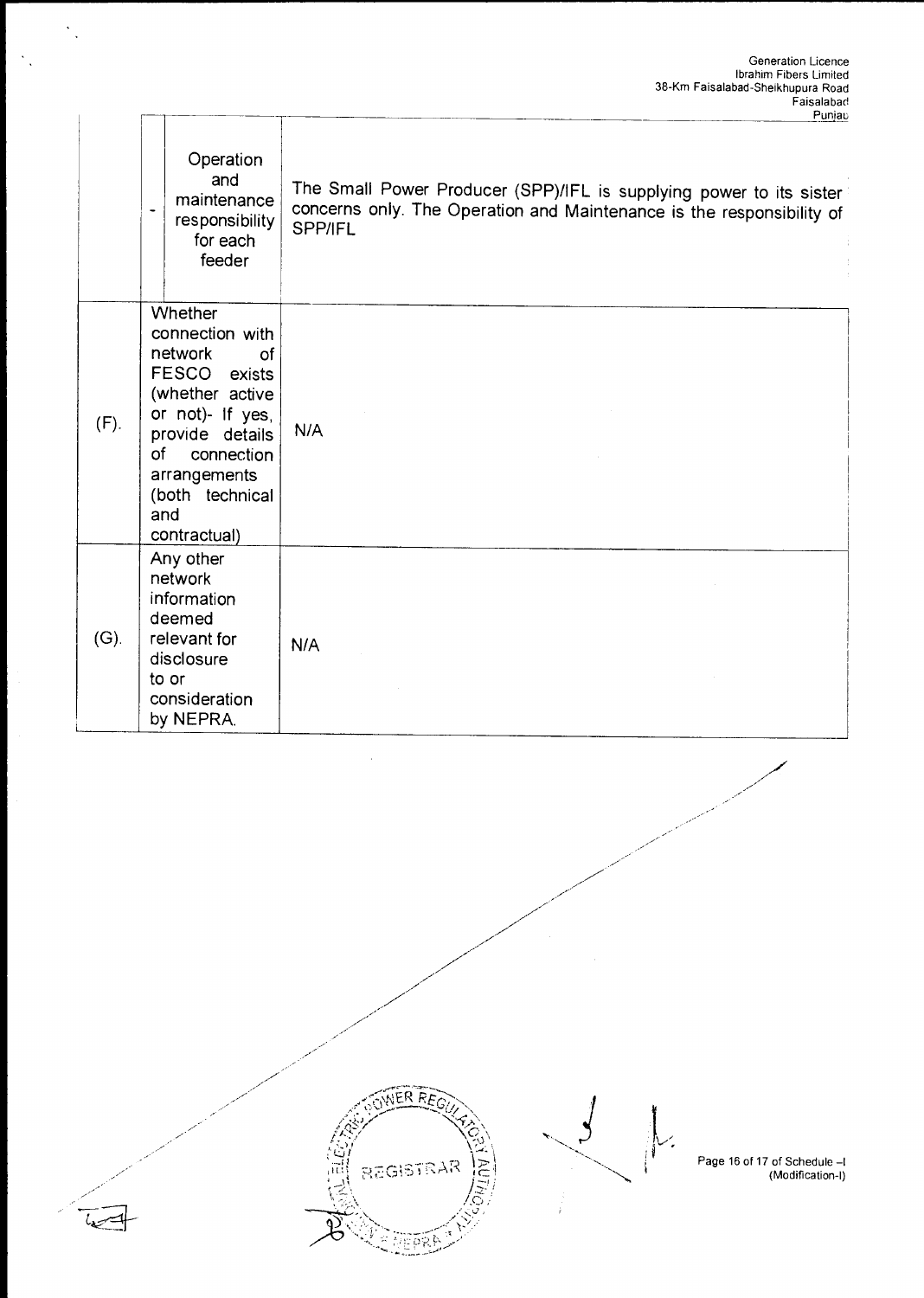



Generation Liconce<br>Post shuturishad Shakhupus Bost<br>Post shuturishad Shakhupus<br>South Shakhupus

Page 17 of 17 of Schedule --!<br>Page 17 of 17 of Schedule --!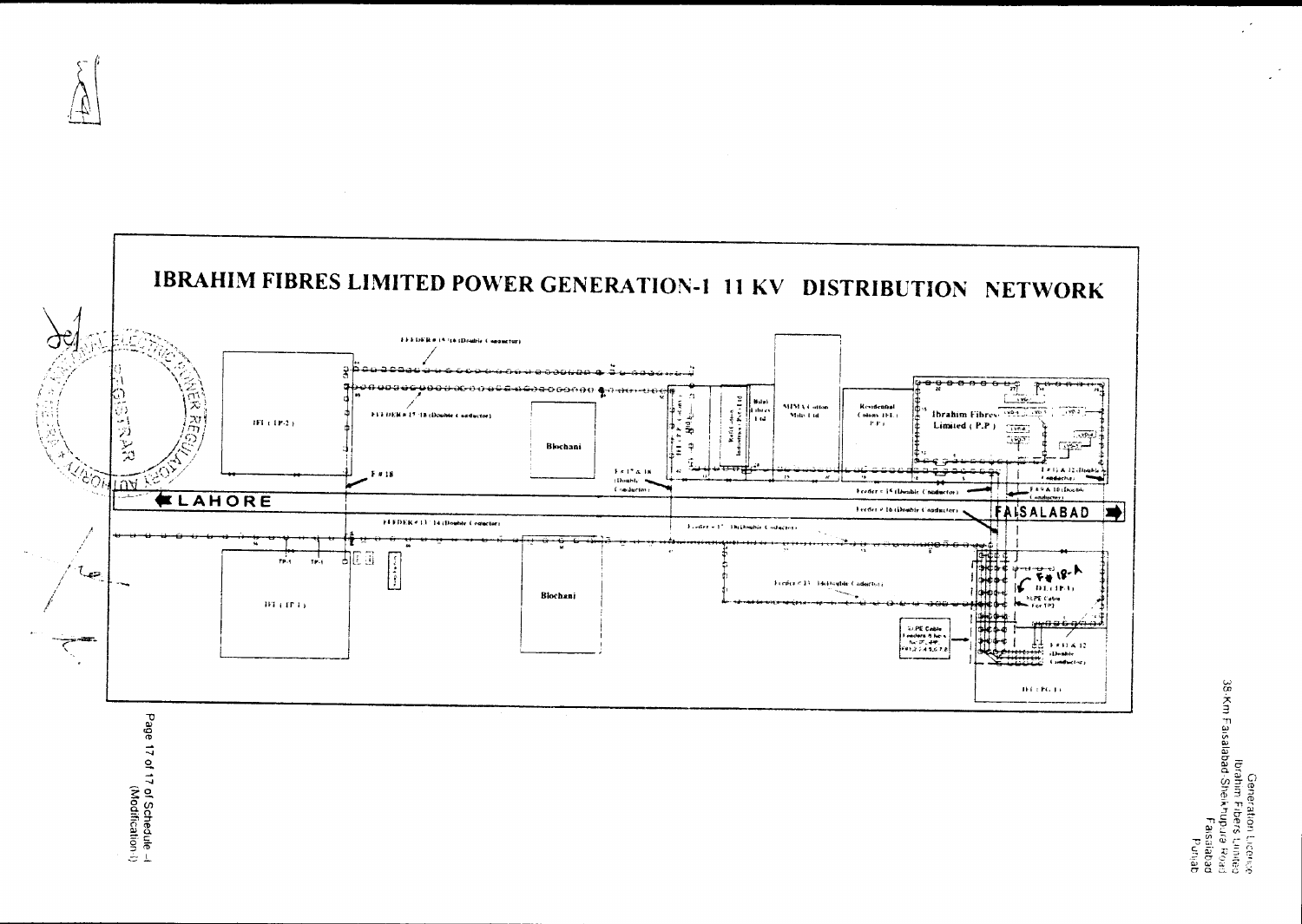Generation Licence Distribution Licence System Linked With Ibrahim Fibres Limited 38-KM Faisalabad-Sheikhupura Road Faisalabad, Punjab

# **SCHEDULE-II Revised/Modified Modification-I**

The Installed/ISO Capacity (MW), De-Rated Capacity At Mean Site Conditions (MW), Auxiliary Consumption (MW) and the Net Capacity At Mean Site Conditions (MW) of the Generation Facilities of Licensee is given in this Schedule



 $i\sqrt{t}$ 



Page 1 of 2 of Schedule —II (Modification-I)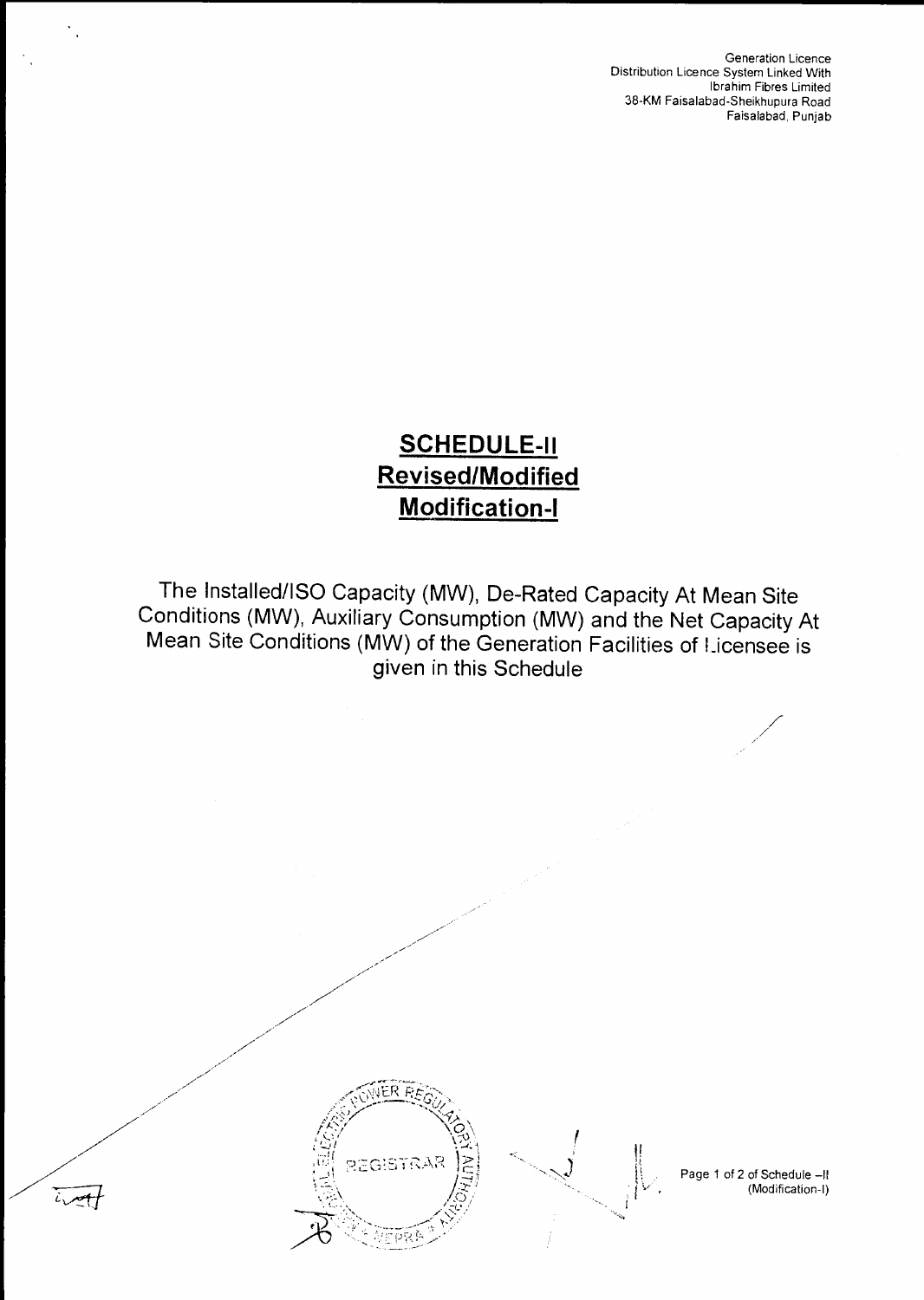Generation Licence Distribution Licence System Linked With Ibrahim Fibres Limited 38-KM Faisalabad-Sheikhupura Road Faisalabad, Punjab

# **SCHEDULE-II**

 $\frac{1}{2}$ 

|      |                                                                                                             | As per Original<br>Generation<br>Licence | Proposed<br>Addition in<br>Capacity<br>through This<br>Modification-I | Total    |
|------|-------------------------------------------------------------------------------------------------------------|------------------------------------------|-----------------------------------------------------------------------|----------|
| (1). | <b>Total Installed</b><br>Capacity of the<br>Generation<br>Facility/ Power<br>Plant (Gross ISO)             | 31.80 MW                                 | 26.50 MW                                                              | 58.30 MW |
| (2). | De-rated Capacity<br>of the Generation<br>Facility/ Power<br><b>Plant at Mean</b><br><b>Site Conditions</b> | 26.50 MW                                 | 21.20 MW                                                              | 47.70 MW |
| (3). | Auxiliary<br>Consumption of<br>Generation<br>Facility/ Power<br>Plant                                       | 01.00 MW                                 | 00.80 MW                                                              | 01.80 MW |
| (4). | Net Capacity of<br>the Generation<br>Facility/ Power<br>Plant at Mean<br><b>Site Conditions</b>             | 25.50 MW                                 | 20.40 MW                                                              | 45.90 MW |



 $|U|$ Page 2 of 2 of Schedule —II (Modification-I)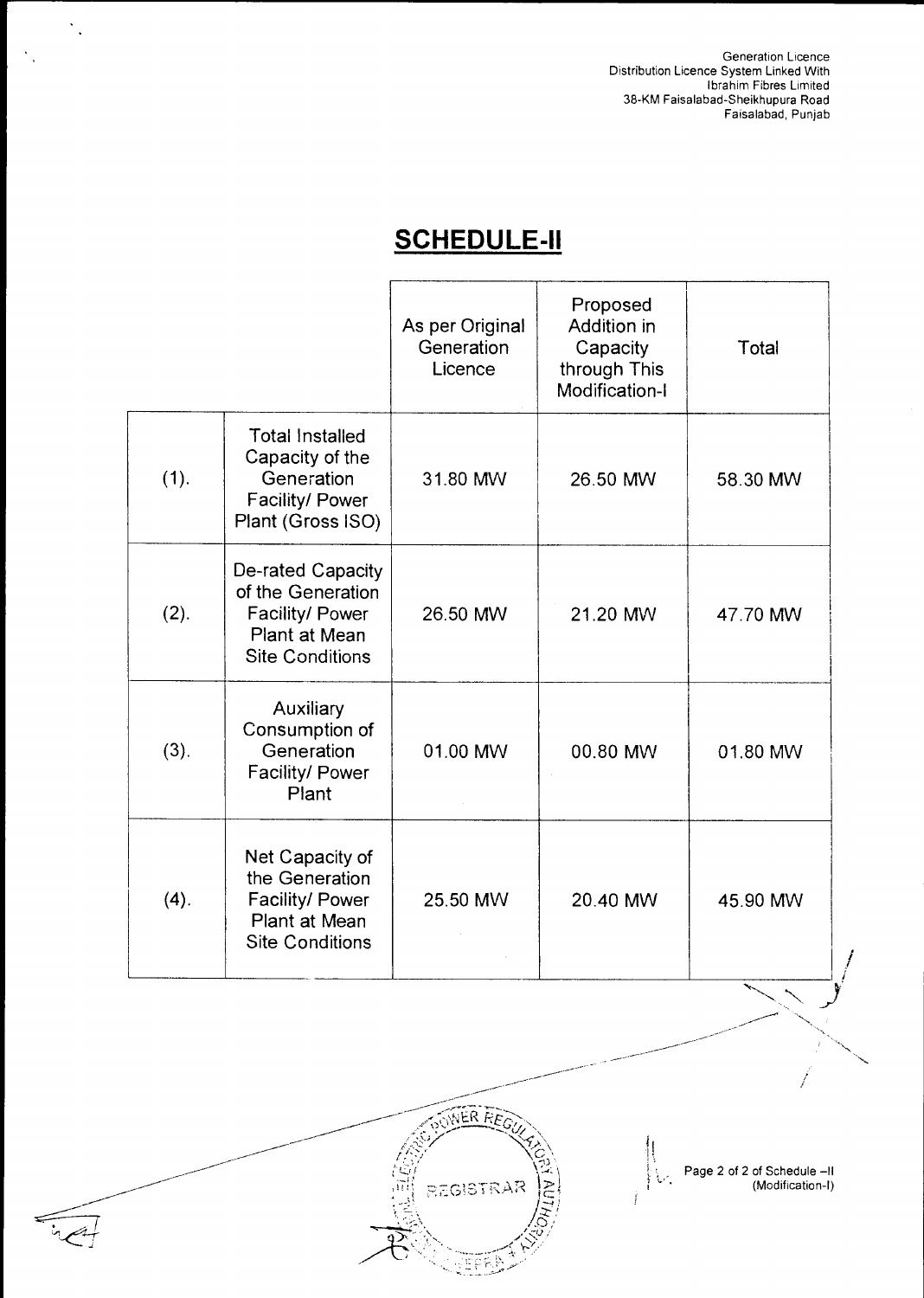## **National Electric Power Regulatory Authority (NEPRA)**

## **Determination of Authority in the Matter of Licensee Proposed Modification (LPM) of Ibrahim Fibres Limited for its Generation Licence**

## **August 28, 2013 Application No. LAG-35**

## **(A). Background**

(i). Ibrahim Fibres Limited (IFL), a Small Power Producer (SPP) is operating and maintaining a Thermal Generation Facility near Faisalabad. The said location, located at 38-Kilometer Faisalabad- Shiekhupura is part of the Polyester Plant of IFL.

(ii). The Authority had granted a Generation Licence (No. SGC/3312007, dated October 10, 2007) to IFL with a cumulative Installed Capacity of 31.80 MW for the above mention Generation Facility.

## **(B). Communication of LPM**

(i). In terms of Regulation 10 of the of NEPRA Licensing (Application & Modification Procedure) Regulations, 1999 (the Regulations), IFL communicated an LPM on December 17, 2012. IFL in the "Text of the proposed Modification" stated that at present our installed capacity is 31.80 MW [consisting of 6 x 5.80 MW Diesel Generating (D.G.) Sets operating on Residual Furnace Oil]. IFL plans to add another 26.50 MW (5 x 5.30 MW D.G.) which will increase the Installed Capacity to 58.30 MW from the existing 31.80 MW, requiring a modification in the exiting Generation Licnece.

(ii). Regarding "Reason in Support of Modification" statements, IFL submitted that the Ibrahim Group (IG) plans to install another Polyester Staple Fiber Plant at its facilities at 38-KM Faisalabad-Shekhupura Road. Being a sensitive chemical unit requiring uninterrupted power supply for its operation, IG has decided to enhance the installed capacity of its generation facility by it installing more D.G. sets as explained above.



Page 1 of 5

似一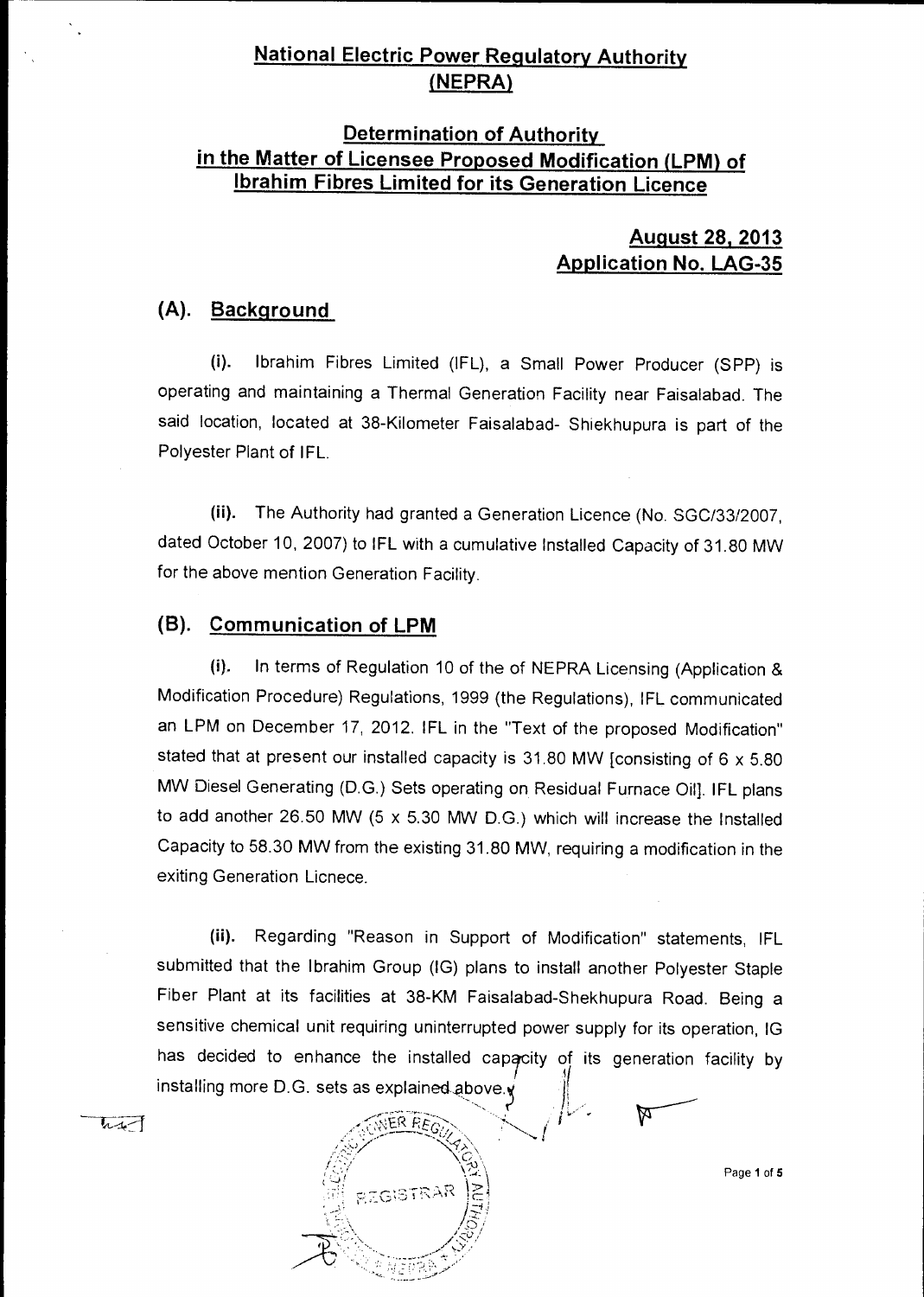(iii). Regarding the "Impact on Tariff, "Quality of Service (QoS)" and "Performance", IFL submitted that the proposed enhancement in capacity would not have any impact on tariff as it is operating its Generation Facility for supplying electric power to its own units. IF further submitted that the proposed addition would result in better QoS as the addition of Generation Capacity IFL would not only be able to serve its growing load of its units but it would result in more flexibility of the plant operation.

## **(C). Processing of LPM**

 $\frac{1}{2}$ 

(i). After completion of all the required information as stipulated under the Regulation 10 (2) and 10 (3) of the Regulations by IFL, the Registrar published the communicated LPM on January 30, 2013 in one English and one Urdu daily newspapers, seeking comments of general public and other stakeholders.

(ii). Further, apart from the notice in the press, separate notices were also sent to experts, government ministries and representative organization etc. on January 30, 2013 inviting their views and comments.

## **(D). Comments of Stakeholders**

(i). In response to the above, the Authority received comments from three (03) stakeholders. These included Central Power Purchasing Agency (CPPA) of National Transmission and Dispatch Company Limited (NTDC), Ministry of Water and Power (MoW&P) and Ministry of Petroleum and Natural Resources (MoP&NR).

(ii). The salient points of the comments offered by the above mentioned stakeholder are summarized in the following paragraphs: -

> **(a).** CPPA in its comments stated that it has no reservation on modification of IFL. However, CPPA is not interested in purchasing RFO based costly power on behalf of any DISCO from Small/Captive Power Producer;



Page 2 of 5

أسيسيا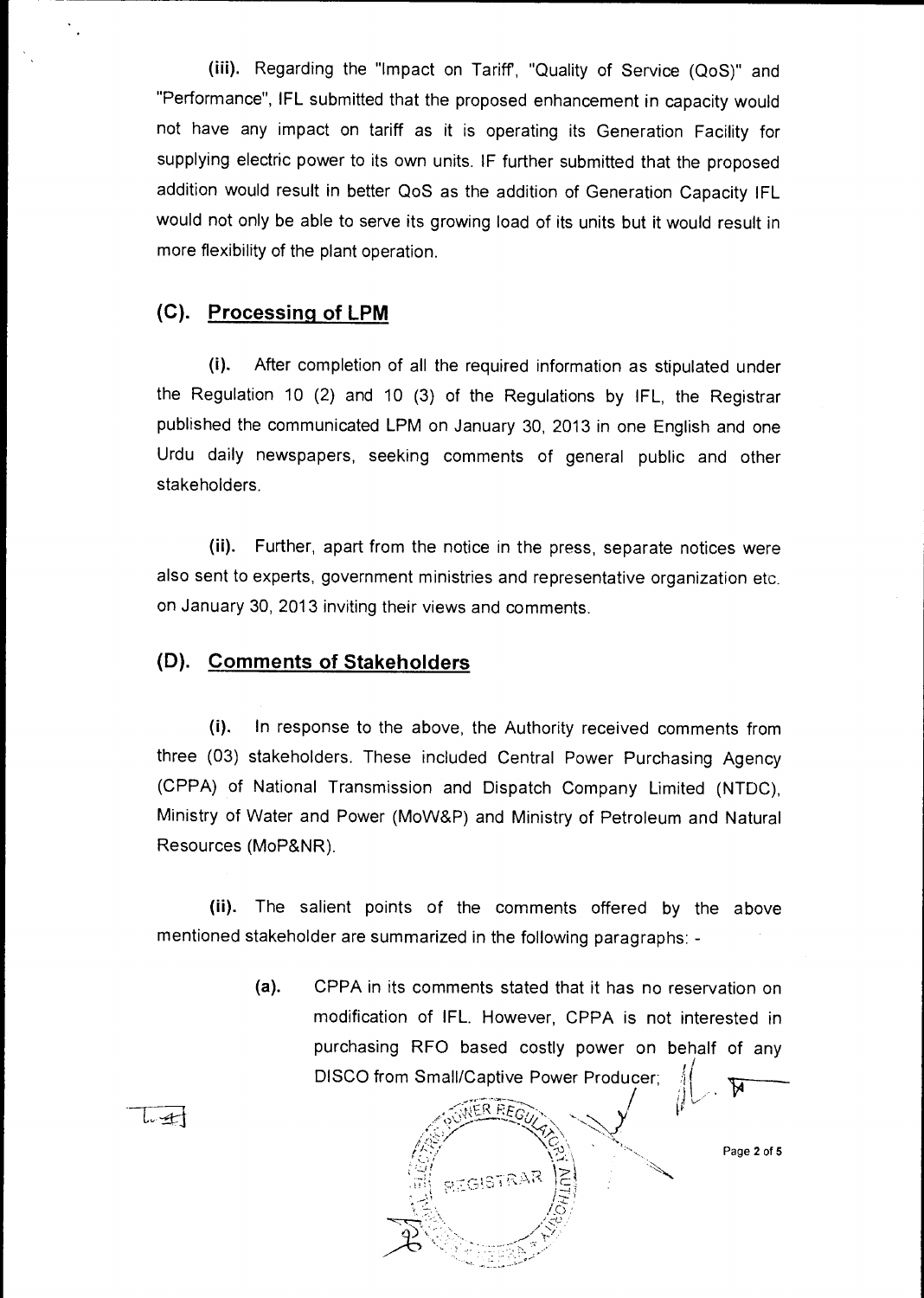- (b). MoW&P submitted that NEPRA may process the application for modification in the Generation Licence of IFL as provision of NEPRA Act/Rules while safeguard the environment;
- (c). MoP&NR commented that Sui Northern gas Pipelines Limited (SNGPL) had been allocated 7.00 MMCFD of Natural Gas as merchant Power Plant on "As and When available" basis during 9 months from March to November each year for supply of power to its sister concerns located in the same vicinity. Now, IFL intends to add 6 x 5.80 MW Diesel Generating (D.G.) sets operating on RFO/HFO. As such MoP&NR have no objecvtion for the grnat/modification of its Generation Licence based on fuels other than Natural Gas.

**(iii).** The perspective of IFL on the aforesaid position of MoP&NR was sought. In its rejoinder, IFL acknowledged that SNGPL had provided a Gas Connection to it. Under this connection, a quantity of 7.00MMCFD is available to IFL for nine (9) months i.e. from March to November of each year on "as and when available basis". Out of this, allocation 3.00 MMCFD gas is used in six (06) duel fired Engines (HFO/Gas) i.e. 0.50 MMCFD Natural Gas in each Engine, generating 31.80MW of electric power for the existing Power Plant. Further, balance of the 4.00 MMCFD Gas is used in a Gas Turbine which is part of our Polyester Plant producing 14.00 MW of electricity and 25.00 ton High Pressure Steam, for processing in the Polyester Plant whenever, the Gas Turbine is running. It is pertinent to mention that Gas Turbine is used as a Backup/Standby Source to Main supply of duel fired Engines and the installed generation at any time does not go beyond the total amount of 31.10 MW. IFL further submitted that the back-up/Standby capacity does not form the Installed Capacity that is why the same has not been included. In this regard, we will like to submit that we are getting Natural gas at Polyester Plant for 2- 3 days only in a week due to acute shortage of Natural Gas in the country. During shut down of gas supply, the Gas turbine remains also shut down and the dual fuel fired

ER RE  $\langle \hat{e}_\nu \rangle$ **RATIVOS**  $\frac{1}{2}$ REGISTRA •

فليهض

Page 3 of 5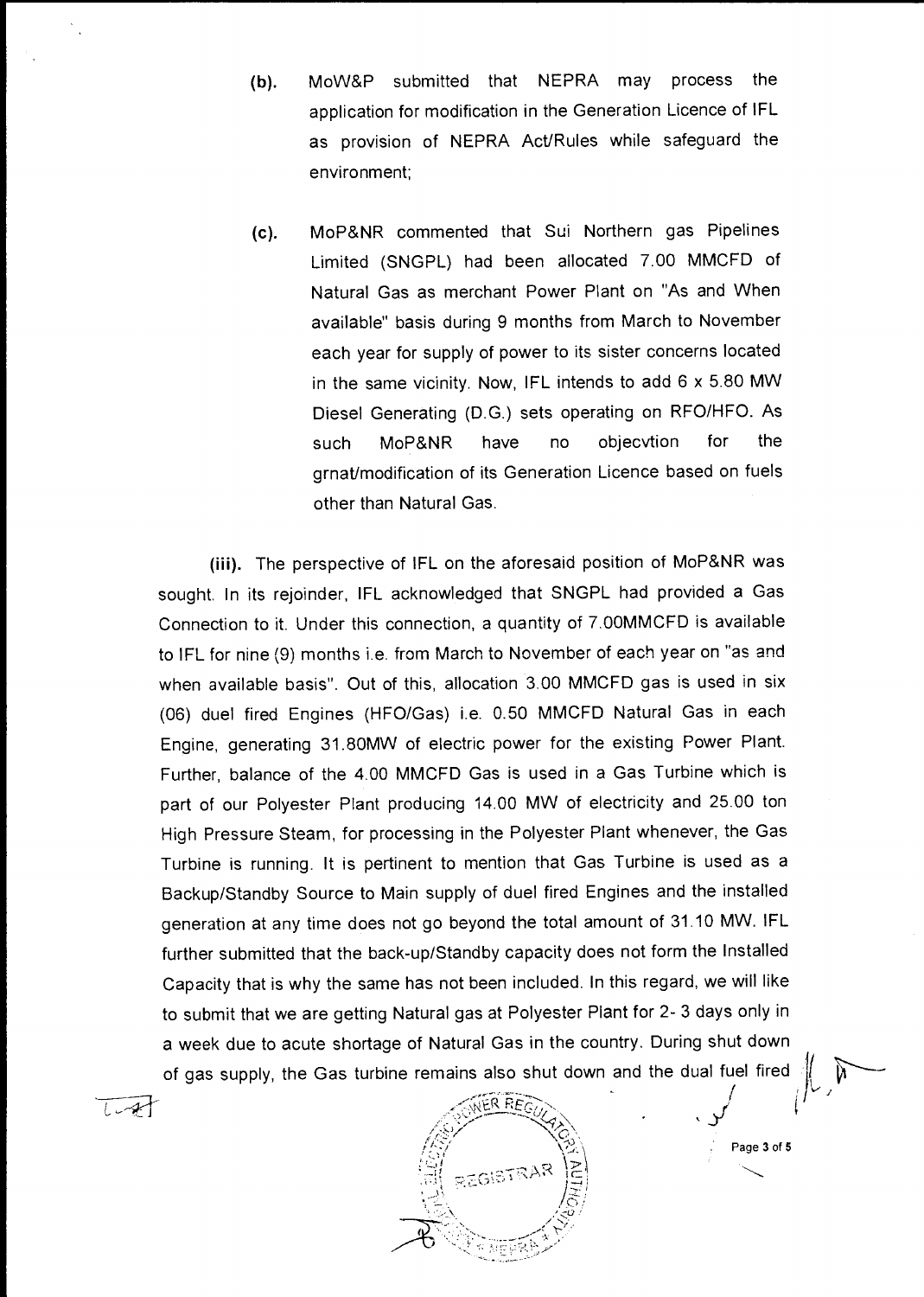engines are operating on heavy fuel oil. It is due to the non-availability of Natural Gas that we are now installing a new fleet of 5 x 5.30MW (26.5MW) heavy fuel oil operated diesel engines to cater load requirement of our New Polyester Fiber Plant, despite the fact that it is 1.5-2 times more costly option.

(iv). The Authority considered the comments of the stakeholders and the rejoinder submitted by IFL and found the same satisfactory. Accordingly, the Authority decided to proceed further in the matter in terms of the relevant Regulations and NEPRA Licensing (Generation) Rules 2000 (the Rules) for the grant of Generation Licence.

## **(E). Approval of LPM**

أتتصيص

(i). The Authority is well aware that presently there is severe shortage of electricity in the country and there is huge Supply-Demand gap. In view of this, the Distribution Companies are facing difficulties in serving their consumers. Due to the prevailing situation, the Industrial Units are forced to make their own arrangements to meet their electricity requirements.

(ii). IFL is a chemical unit which has installed its own generation facility to meet its electricity requirements. Further, IFL is now expanding its Polyester Plant and to operate this, !FL will be requiring additional uninterrupted electricity. However, in view of the prevailing situation, it is not possible to arrange the same through the concerned Distribution Company (i.e. Faisalabad Electric Supply Company Limited/FESCO). In consideration of the said, the Authority considers that the proposal of IFL for addition of Generation Capacity is worth considering as additional electric power will be available to it to meet the energy requirements of its new Polyester Plant.

(iii). The Authority has considered the comments/observations/objections of the stakeholders including CPPA, MoW&P and MoP&NR as explained at Para D(ii) above and has also taken into account the response of IFL. The Authority observes that the explanation offered by IFL to the comments/observations/objections of the stakeholders is satisfactory and therefore in terms of Regulation 10(11) of the Regulations, the Authority hereby



Page 4 of 5

 $\,\,\varphi$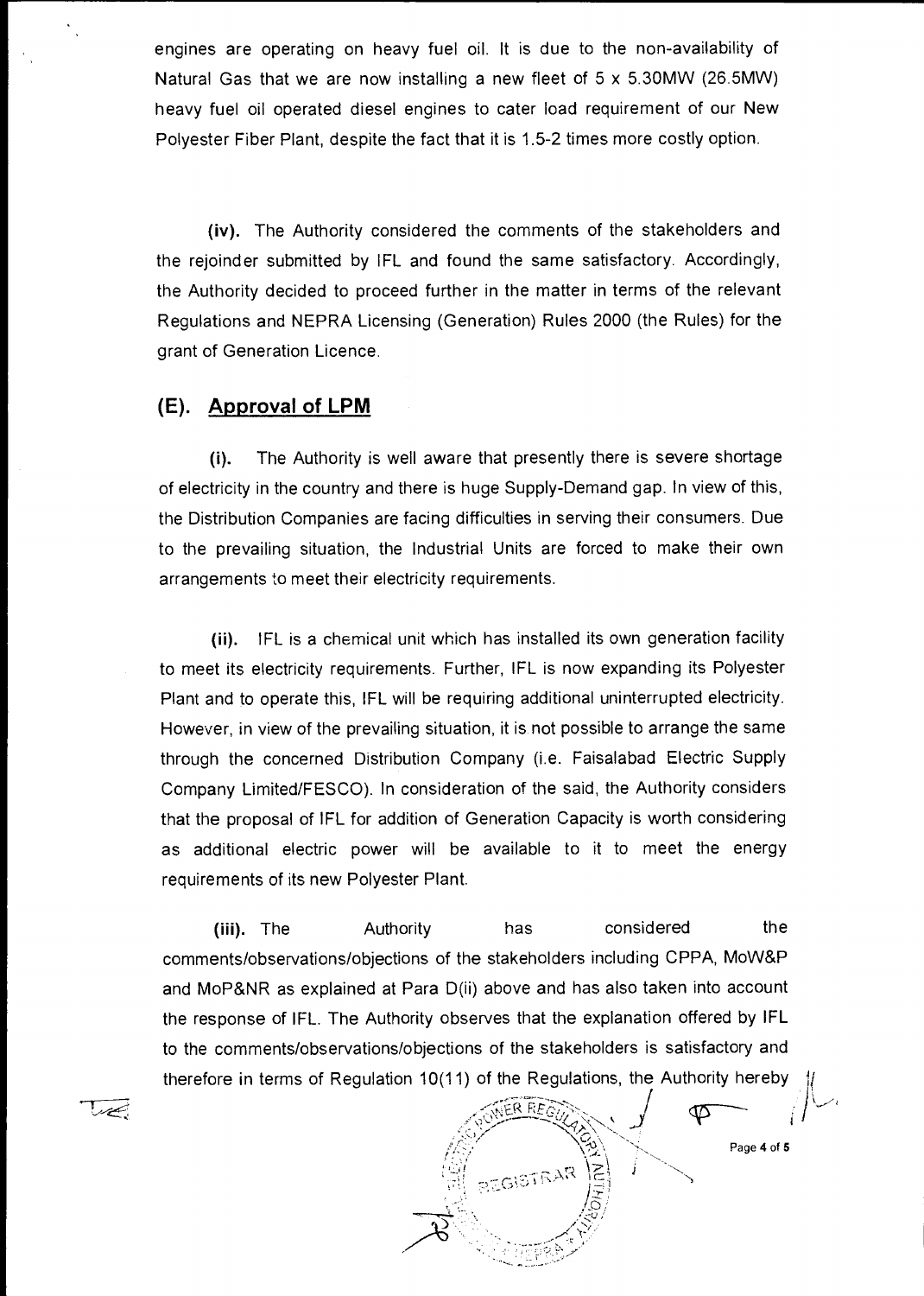approves the communicated LPM in the Generation Licence of IFL for addition of another 26.50 MW (5 x 5.30 MW D.G.), increasing the total installed capacity of IFL from the existing 31.80 MW to 58.30 MW.

(iv). Accordingly, the already granted Generation Licence (No. SGC/33/2007, dated October 10, 2007) in the name of IFL is hereby modified. The revised Face Sheet indicating the required changes along with Revised/Modified Schedule-I & II of the Generation Licence are attached as Annexure to this determination. The grant of such a Licensee Proposed Modification would be subject to the provisions contained in the NEPRA Act, relevant rules framed there under and terms and conditions of the Licence.

# $4.11$ **Authority** Habibullah Khilji a Member  $5018112$ Maj (Rtd) Haroon Rashid Member Khawaja Muhammad Naeem  $\mu$ d q. Member/ Vice Chairman REGISTRAP Page 5 of 5

 $03013$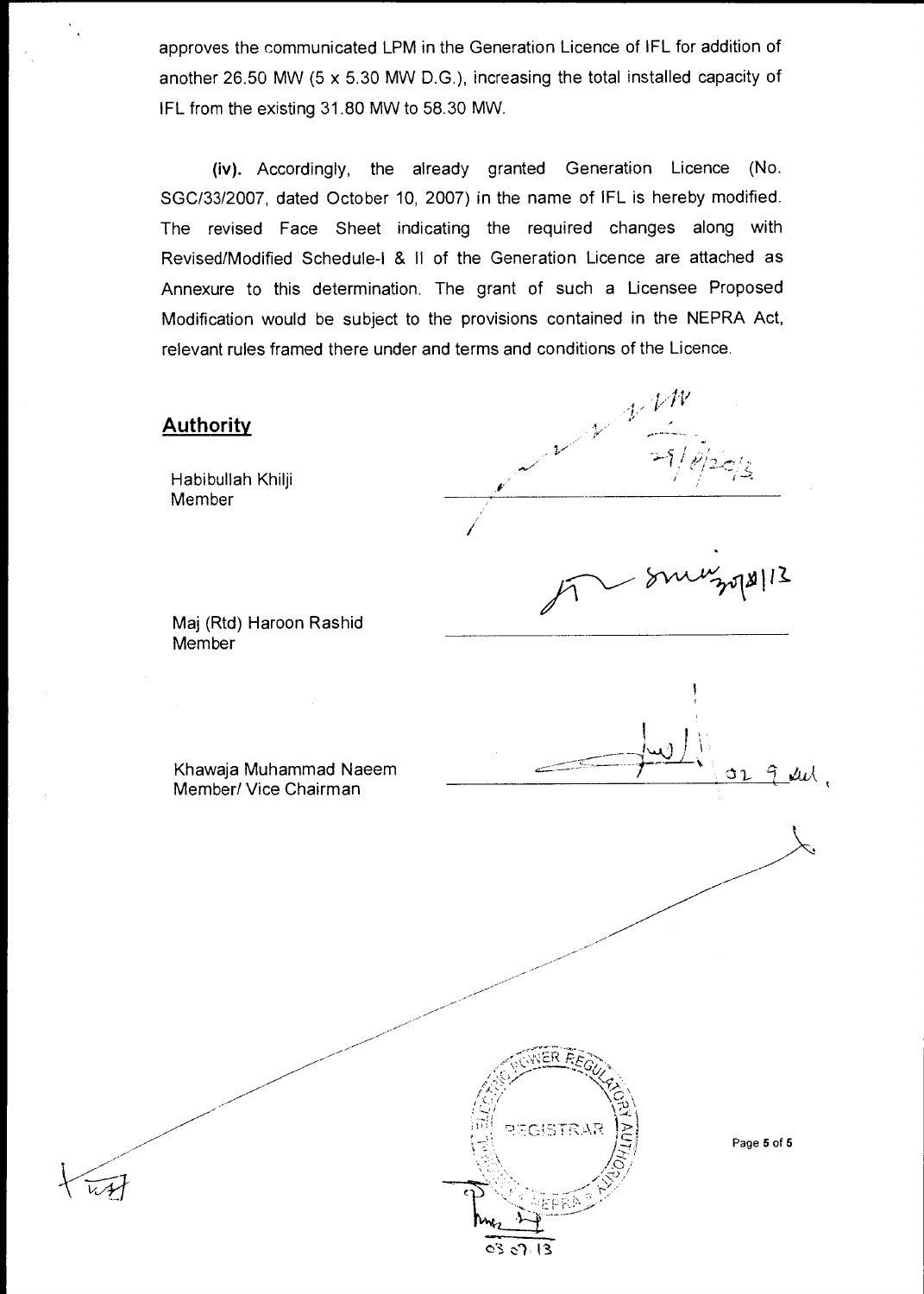# **National Electric Power Regulatory Authority**  Registrar Office

\*\*\*\*\*

No. NEPRA/R/LAG-35/ $\beta$   $\beta$ 59

 $\frac{1}{\sqrt{2}}$ 

#### Subject: **Modification-1 in Generation Licence No. SGC/33/2007 — Ibrahim Fibres Limited (IFL)**

Enclosed please find a copy of Modification-I approved by the Authority in Generation Licence No. SGC/33/2009 issued to IFL *vide* this office letter dated September 03, 2013 along with the determination of the Authority in the subject matter, for information, Please.

Enclosure: **As above** 

**(Syed Safeer Hussain)**  Registrar

**Director (Licensing)**  Master File [w.r.t. *FCD No. 7036 dated 30.08.2013*]

#### **For Information:**

- 1. Vice Chairman / Member (T)
- 2. Member (M &  $E /$  Licensing)
- 3. Member (Consumer Affairs)
- 4. Director General (Technical)
- 5. Director General (Tariff)
- 6. Director (Monitoring)
- 7. Dy. Director (Finance)
- 8. Dy. Director (Standards)
- 

9. Dy. Director (IT) *[for placing on NEPRA website]* 

10. Mr. Zainullah *[for updating data base]*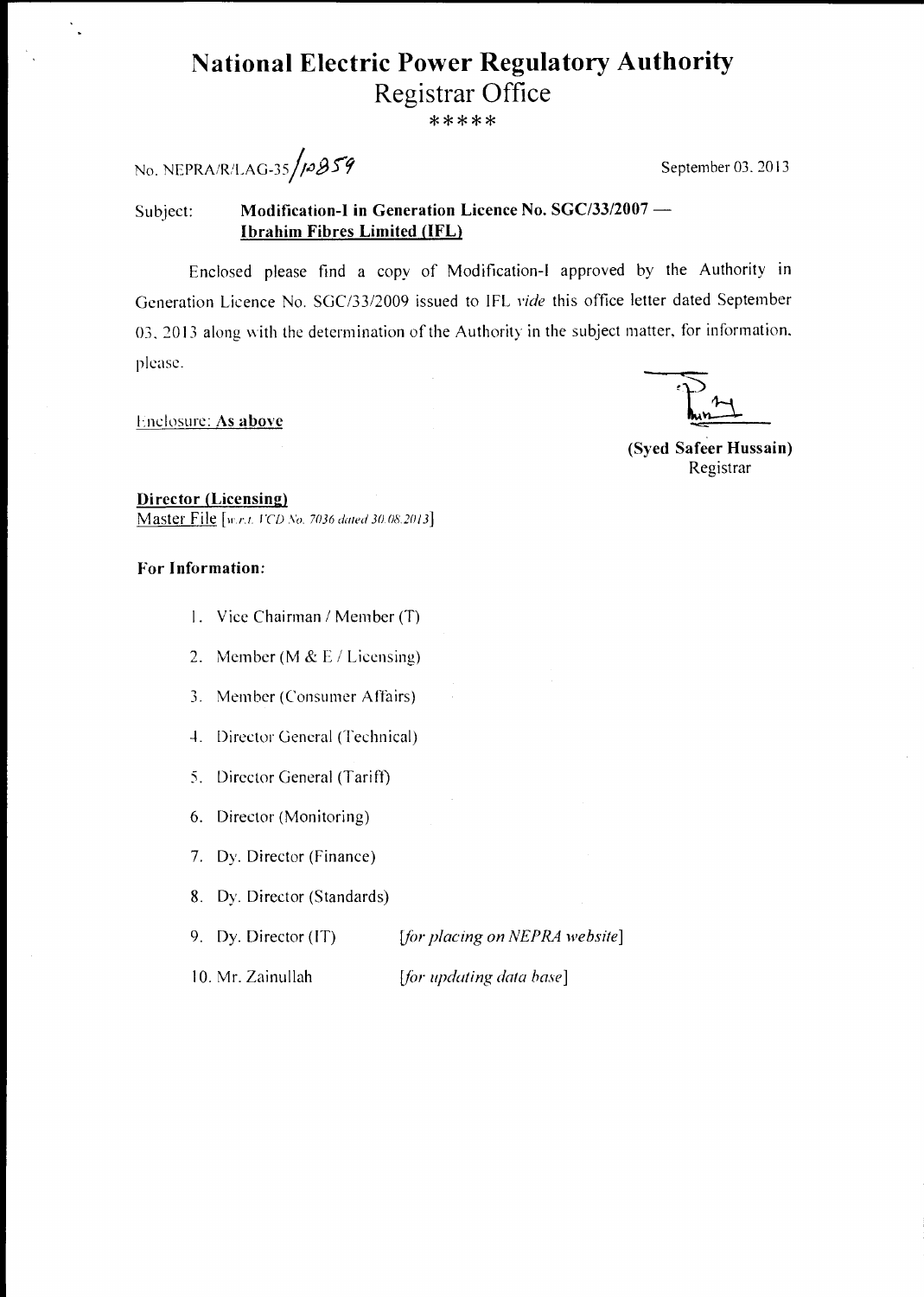## ি<sub> হৈ</sub> বিভিন্ন সম্প্ৰাণ কৰা <u>National Electric Power Regulatory Authority</u> **NEPRA (Licensing Division)**

## No. DGL/LAD-46/

Subject: - Application for Distribution Licence of Ibrahim Fibers Limited.

NEPRA has granted a Generation Licence (No. SGC/33/2007, dated October 10, 2007) to Ibrahim Fibers Limited (IFL) for its generation facilities located at 38-Kilometer Faisalabad-Shikhupura Road. Pursuant to Article-7 of the above granted Generation Licence, IFL has now submitted an application for the grant Distribution Licence.

 $34242$ 2. Authority in its Regulatory Meeting (08-067) held on March 10, 2008 admitted the application of IFL for the consideration of the Distribution Licence. The Notice of Admission (along with brief of the prospectus) has also been published in the newspapers of March 13, 2008

3. In order to proceed further, a Public Hearing in the matter is now required to be convened. Licensing Division proposes that the public hearing in the matter may be arranged on April 8, 2008. The Coordination Section has confirmed the availability of the proposed slot. Submitted for kind perusal/approval.

(Imtiaz Hussain Baloch) Dy. Director (Licensing) March 18, 2008

contd

Member (Licensing)

Director (

 $\chi$ 

 $\text{Dated}... \text{2s}$  and  $\text{2s}$  and  $\text{2s}$ 

**Dy. No. ....** 

 $\frac{1}{2}$ 

Director (Coordination)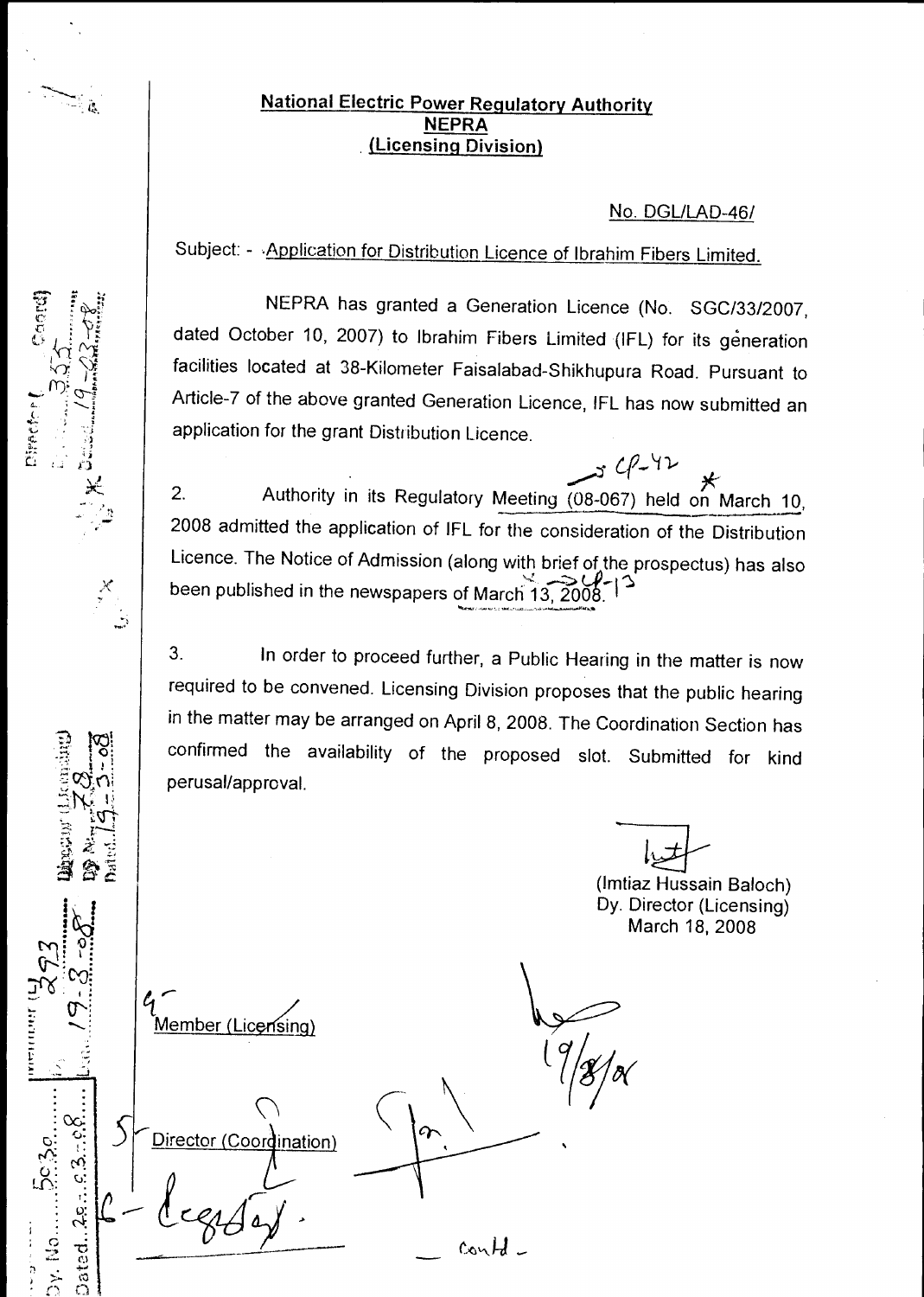Ibrahim Fibers Limited (IFL), a Small Power Producer (SPP) 7. exercised the option given under Article-7 of the Generation Licence (SGC/33/2007, dated October 10, 2007) and applied for a Distribution Licence, pursuant to Section 20 of Regulation of Generation, Transmission and Distribution of Electric Power Act (XL of 1997), on January 2, 2008.

8. Based on the proceedings of the case and the information provided by IFL, Licensing Division has now finalized the Distribution Licence to be granted to IFL. The "Case Officer Report", "Draft Generation Licence" and "Draft Authority Determination" in the matter are submitted for the consideration and approval of the Authority in a Regulatory Meeting. The case is submitted to the Coordination wing for convening an Authority Meeting on a suitable date.

(Imtiaz Hussain Baloch) Dy. Director (Licensing)

June 30, 2008

Member (Licensing)

Coord

Director Dy. No Kive Nos Cares Putary in Liceny Director (Coordination)  $\sigma$ manely (1, Care officer repri Ibonhim fiber (2, L.P.M in Ger Lizene of Leesc.<br>3, L.P.M in Gen Licene of Duette Member ( Textile Mills 4. Gen Uice app of AL-Moig Induin 5. Gen lice app of hosperif wavior may have all the five meeting on<br>) ~ B. (lease ( the with cooking about) lles . Aztin etan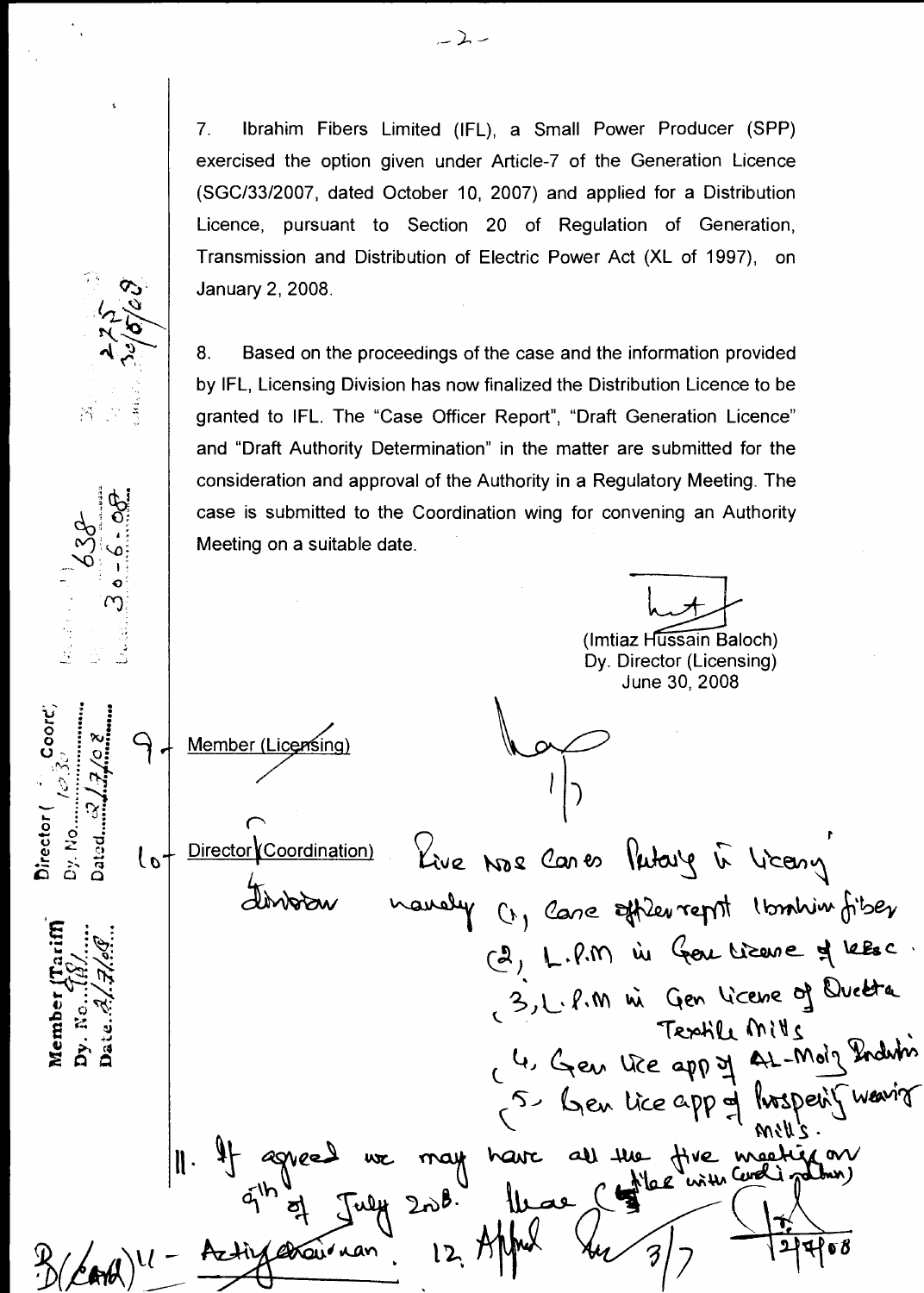



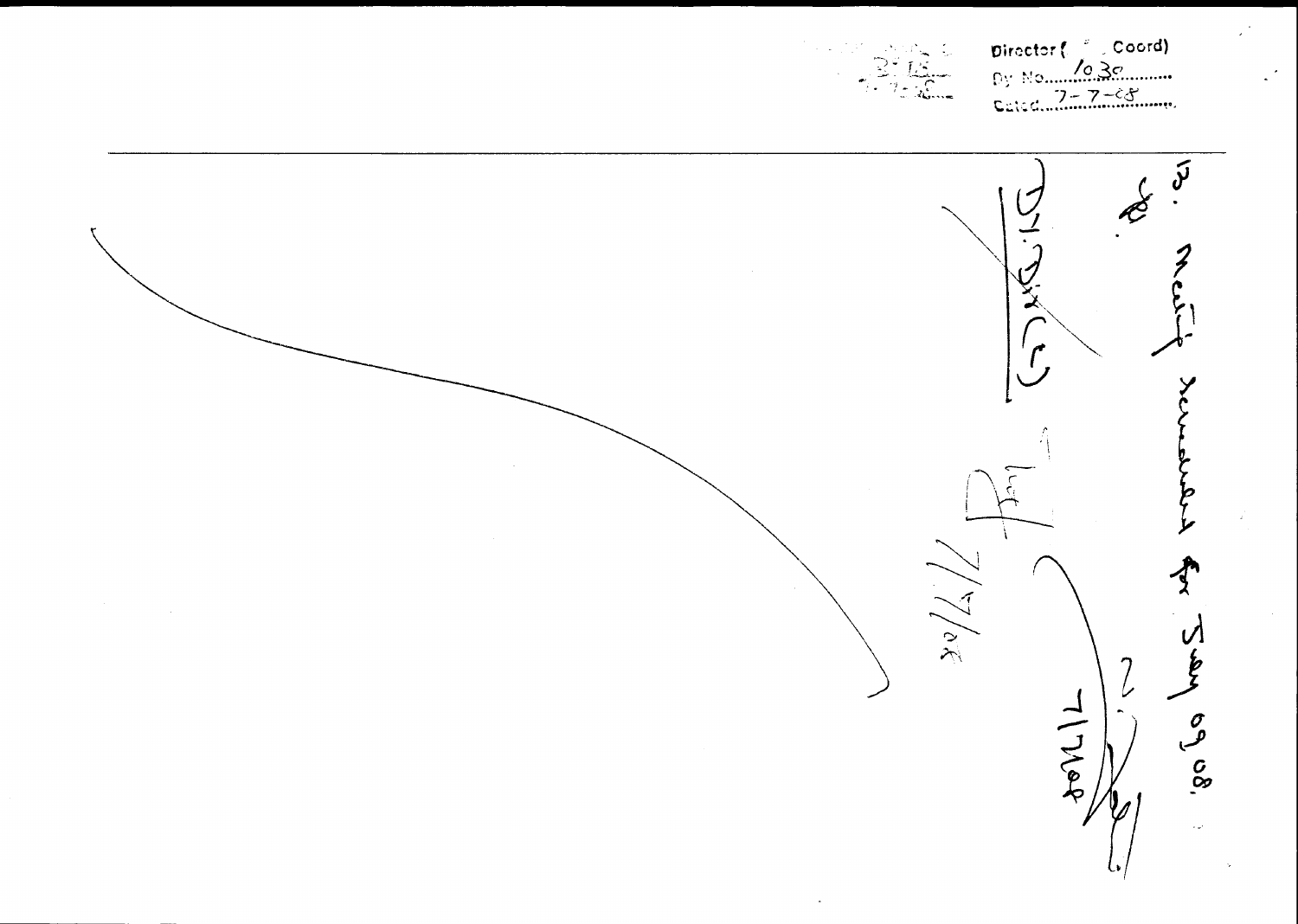CHAIRMAN Member (Std)<br>Diary No. 844 Mamber ( **Director** Coord) 1131 Dv. No Date: 12-2-2448  $16.7.08 -\mathcal{O} \hat{X}$  $\mathfrak{F}$  $\overline{4}$  $\Delta \Delta$  $\frac{1}{2}$ Kel  $\Delta$  $\overline{\mathcal{G}}$ **i**  $\frac{1}{\sqrt{2}}$ ≂ thys MAN Gosi dered  $\vec{\epsilon}$  $\overline{\vec{\xi}}$ motter KUL  $\geq$  $5 +$ ears the  $\vec{c}^{\dagger}$  $\frac{1}{3}$ アーキュ コ  $\tilde{e}$  $\widehat{\mathcal{F}}$  $\mathcal{L}$  $\bar{\alpha}$  $\mapsto$  $\frac{1}{2}$ FF<br>F  $\begin{matrix} 2 \\ 1 \end{matrix}$ ak<br>Y Arthur  $\mathscr{U}$  $\zeta$  is any  $\phi$ ᡟ  $\zeta$  $\tilde{\mathcal{E}}$  $\overline{\mathcal{I}}$ IJ  $\mathcal{J}$ lecte Dictriled tion  $544$  9,2008 Dreys  $\tilde{z}$  $\frac{1}{1}$ panul fotign  $\overrightarrow{a}$ Bistriction t-1 Distriction Flow in Reported لمبر<br>م **Conduction**  $12 - 8$ Hussel BLLI  $\mathfrak{Z}$  $\mathsf{\Sigma}$  $\overline{I}$ we Sef of Migina  $c\lambda$ 56 ી ગોલ?  $f_{\epsilon}$  (a)  $\rightarrow$  $h$ *Ch* $v$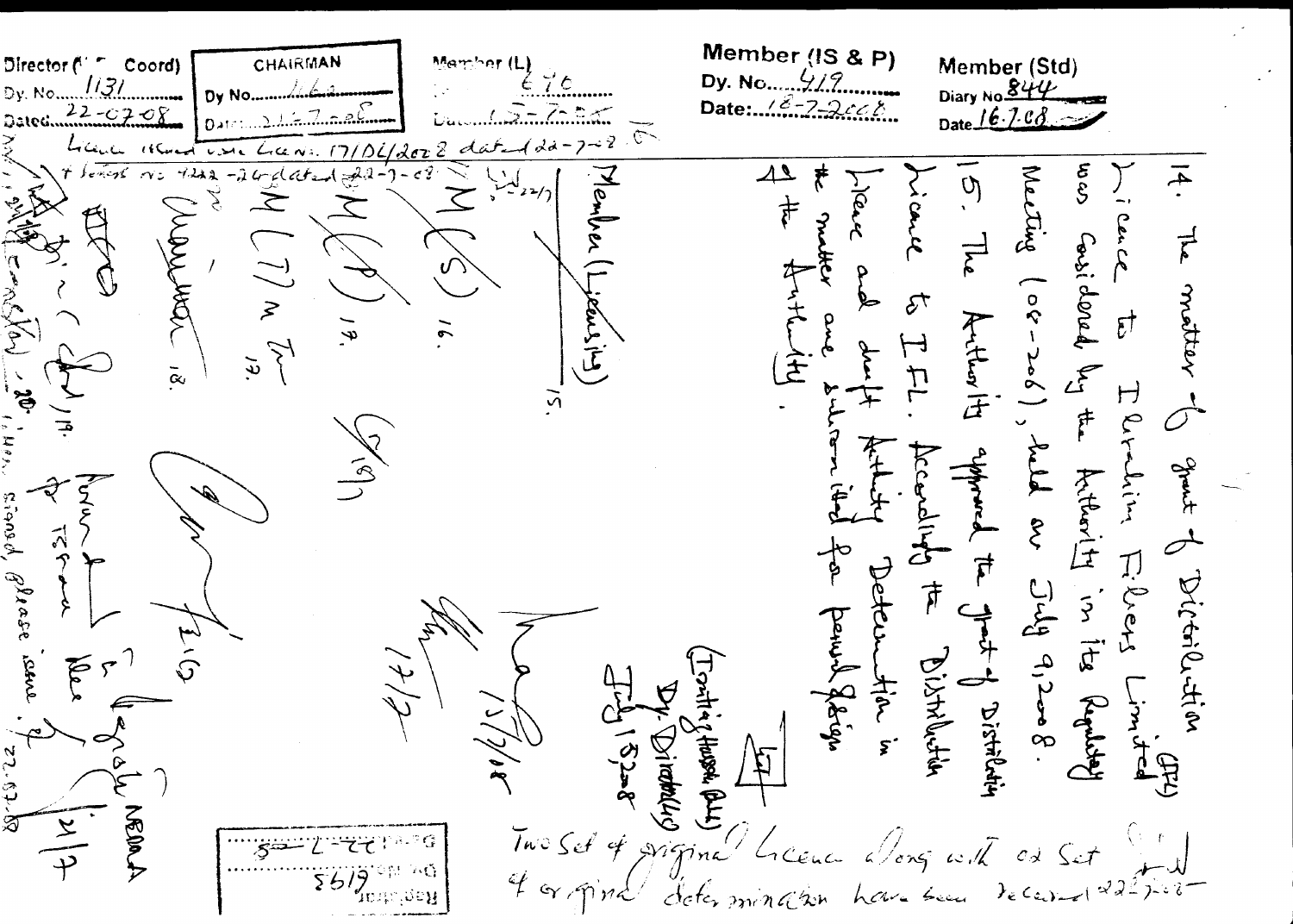21. The processing of the Licensee Proposed Modification (LPM) filed by of Ibrahim Fibres Limited (IFL) for its Distribution Licence, has been completed. Prima Facie the Licensee has complied with the requirement of the relevant regulation.

22. In view of the above, a draft working paper in the matter has been prepared. The same is forwarded to you for your legal input/views/vetting before submitting the same for the consideration of the Authority.

(Engr. Imtiaz Hussain'Baloch) Director (Licensing) May 27, 2013

19) - My Cancel on the Citier of le Crousetre Legal Advisor (Licensing) hierd and he reforduced. Director(1) 24. A Case officer's Report / Working Paper teganding LPM of IFL for Hs Distribution Licence is suburithment ba kind perioril appreval It is proposed that the<br>same may the cultured for placing liefer the Anthonity for discussion/approval.  $\sqrt{2\pi}$ Member Vicensing) 25. planc before Authority. [me12,201

 $\approx$  27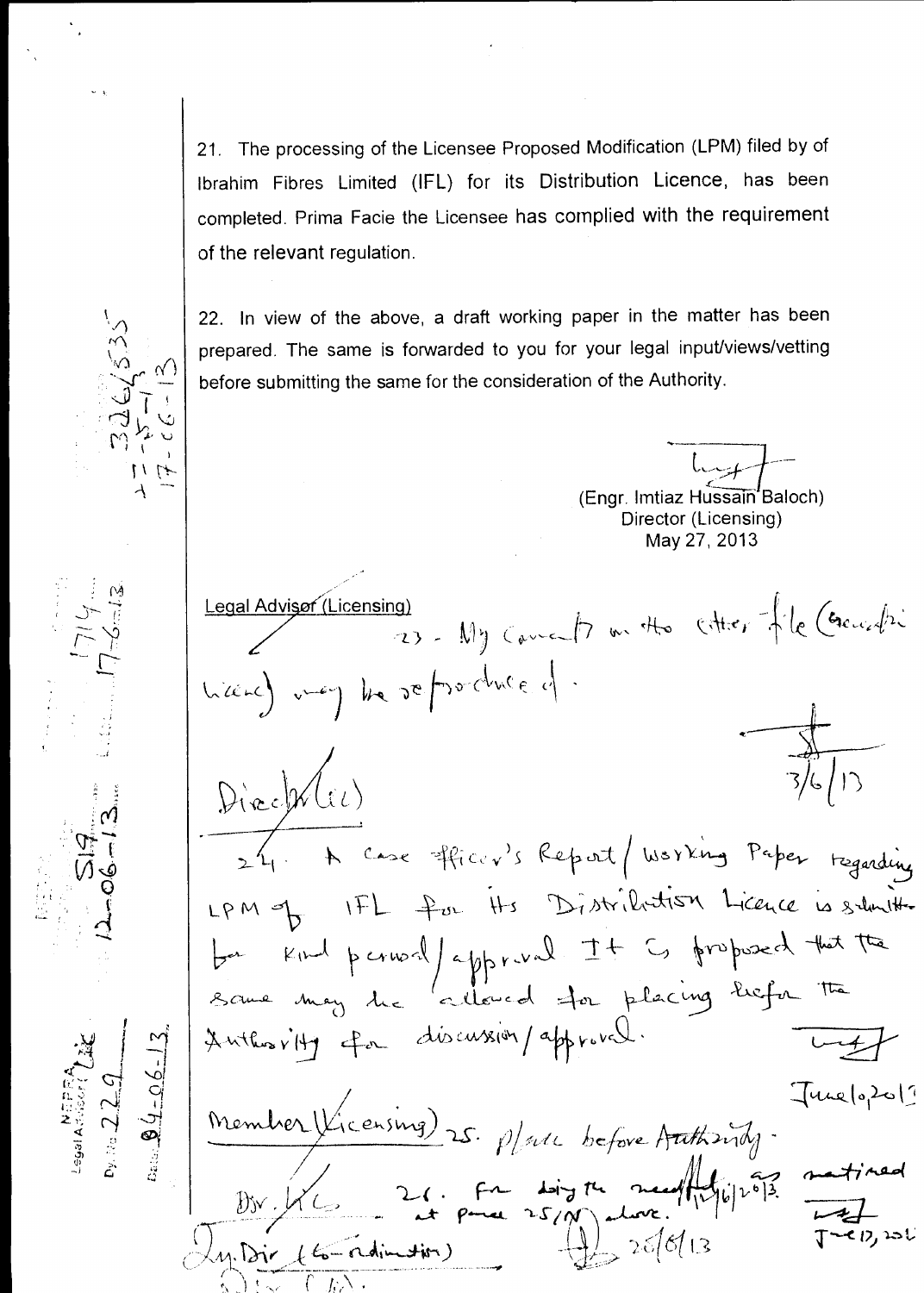27. Please refer to Para 24-26/N, the Authority in its Regulatory Meeting (RM-13-360), held on June 27, 2013 considered the matter of LPM of IFL in its Distribution Licence and approved the same.

28. In the light of the above Minutes, a draft Determination of the Authority has been prepared. The same is forwarded for your legal vetting before submitting it to the Authority for signature.

(Engr. lmtiaz Hussain Baloch) Director (Licensing) August 15, 2013

Legal Advisor (Licensing) .  $\mu$ eft. $m$ 

 $\mathbb{D}_{1}$  ready (lie)